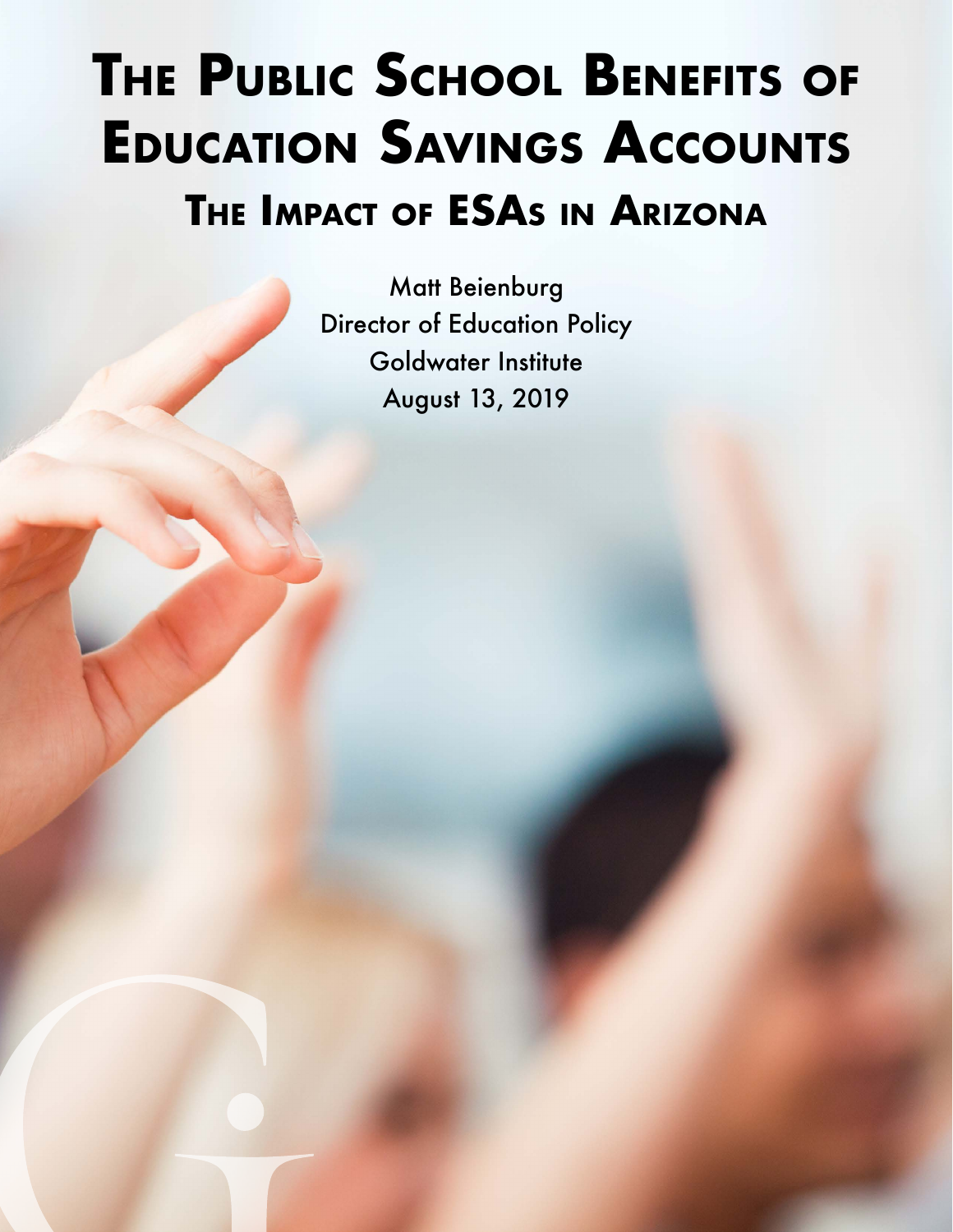### **Introduction & Executive Summary**

They've been praised as a lifeline for students in need, derided as a harm to America's unionized education establishment, and debated vigorously in state legislatures across the country.<sup>1</sup>

Known commonly as education savings accounts (ESAs), they are now accessed by thousands of families in the state of Arizona, while in 2017, activists gathered thousands of signatures and successfully campaigned against making them available to all students in the state. In 2019, Tennessee legislators expanded them to low-income pupils, while in West Virginia, union leaders organized a teacher strike to prevent them and other school choice measures from even taking shape.<sup>2</sup>

Yet amid the enthusiasm and emotions for and against ESAs, few have a thorough understanding of their overall impact beyond a handful of competing claims such as "they give families a choice in education" or "they hurt public schools." This report offers a uniquely detailed account of their impact on families, schools, and state taxpayers in the country's most developed education savings account model, Arizona's Empowerment Scholarship Account program.

Among the report's key findings:

- $\Box$  ESAs served over 6,400 students in Arizona in FY 2019, including over 3,700 with special needs and more than 800 whose families serve in the armed forces or have fallen in the line of duty.
- $\Box$  ESAs complement existing public school choice options: District schools are 15 times likelier to "lose" a student through competition with another public school than to an ESA, among eligible populations.
- $\Box$  ESA families received an average award of \$6,148 for non-special needs students in FY 2019, re-

quiring substantially less in taxpayer funding than Arizona's \$10,120 public school average per pupil spending the same year.

- Arizona's FY 2020 budget directs \$3 million of ESA savings to overhaul the state's IT system used to calculate the payments to every single public school in the state, benefitting over 1.1 million public school students.
- □ ESAs *increase per pupil public school spending* by redistributing state and federal dollars back to remaining public school students. From state sources alone, ESAs redirect over \$600 per participant back to remaining public school students for teacher pay and other operational uses.
- $\Box$  ESAs ease the costs of enrollment growth and school construction in Arizona's public school system, which currently increases state taxpayer costs by over \$180 million per year, limiting the funding that is available to increase *per pupil* expenditures.<sup>3</sup>
- **□ ESAs often** *reduce budget pressures* on public schools by serving students with severe disabilities, one of the most high-need, high-cost populations, whom districts state they can serve only by redirecting funds from other students' instruction.
- $\Box$  Despite headlines to the contrary, Arizona's ESA program has proven remarkably effective in deploying public funds toward children's educational needs: Roughly 99 percent of ESA monies are used as intended, with alleged program misspending often involving educational purchases previously approved by the Arizona Department of Education.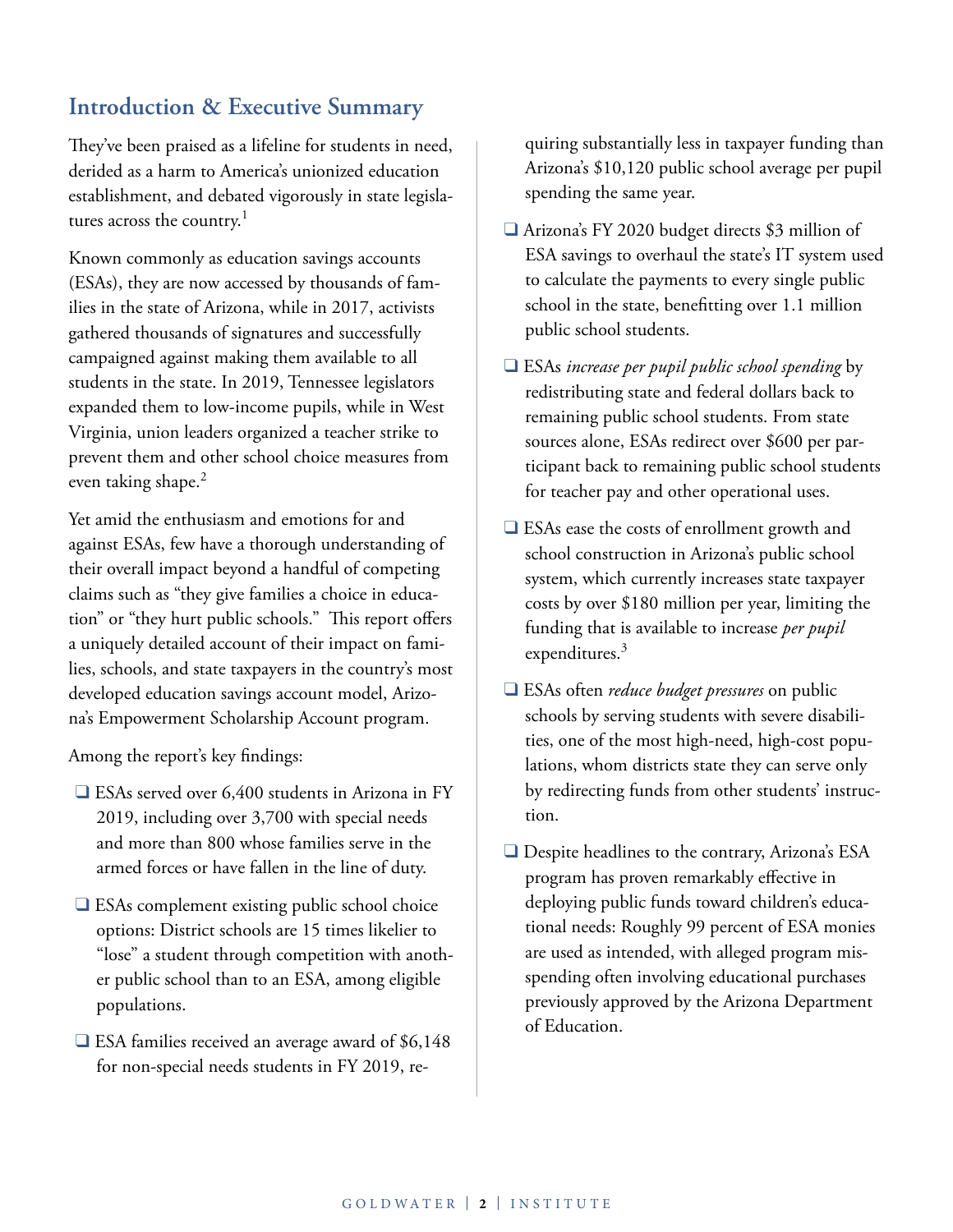

## **Arizona Empowerment Scholarship Account Program Participation**

### **Arizona: Birthplace of the ESA Program**

Pioneered by the Goldwater Institute and first enacted in Arizona in 2011, education savings account programs provide families with resources to pursue educational avenues that fit their children's needs while helping to relieve spending by taxpayers. $\rm ^4$  Specifically, Arizona's ESAs—known as Empowerment Scholarship Accounts—take a portion of what the state would have spent covering the cost of a student's education in a public school and instead deposit that money into a personalized account that allows the child's family to use the funds for tutoring, educational therapies, private school tuition, curriculum materials, and other teaching tools.<sup>5</sup>

ESAs now offer such opportunities to families across the country, with North Carolina becoming the

sixth state to enact an ESA program beginning in the 2018-2019 school year.<sup>6</sup>

In Arizona, ESA eligibility has gradually expanded to serve several student populations, including some of the state's most disadvantaged children. As of 2019, program eligibility encompasses the following $\vec{ }$  :

- $\Box$  Students with special needs
- $\Box$  Students from Native American reservations
- $\Box$  Foster care students
- $\Box$  Students from public schools rated D or F by the State Board of Education
- $\Box$  Prior ESA participants and siblings
- $\Box$  Children of active duty or fallen members of the armed services

Source: ESA FY 2019 program data provided by the Arizona Department of Education, April 23, 2019. Historical enrollment data from Arizona Joint Legislative Budget Committee FY 2020 Baseline. FY 2019 participation totals reflect all students served by the ESA program at any point in FY 2019.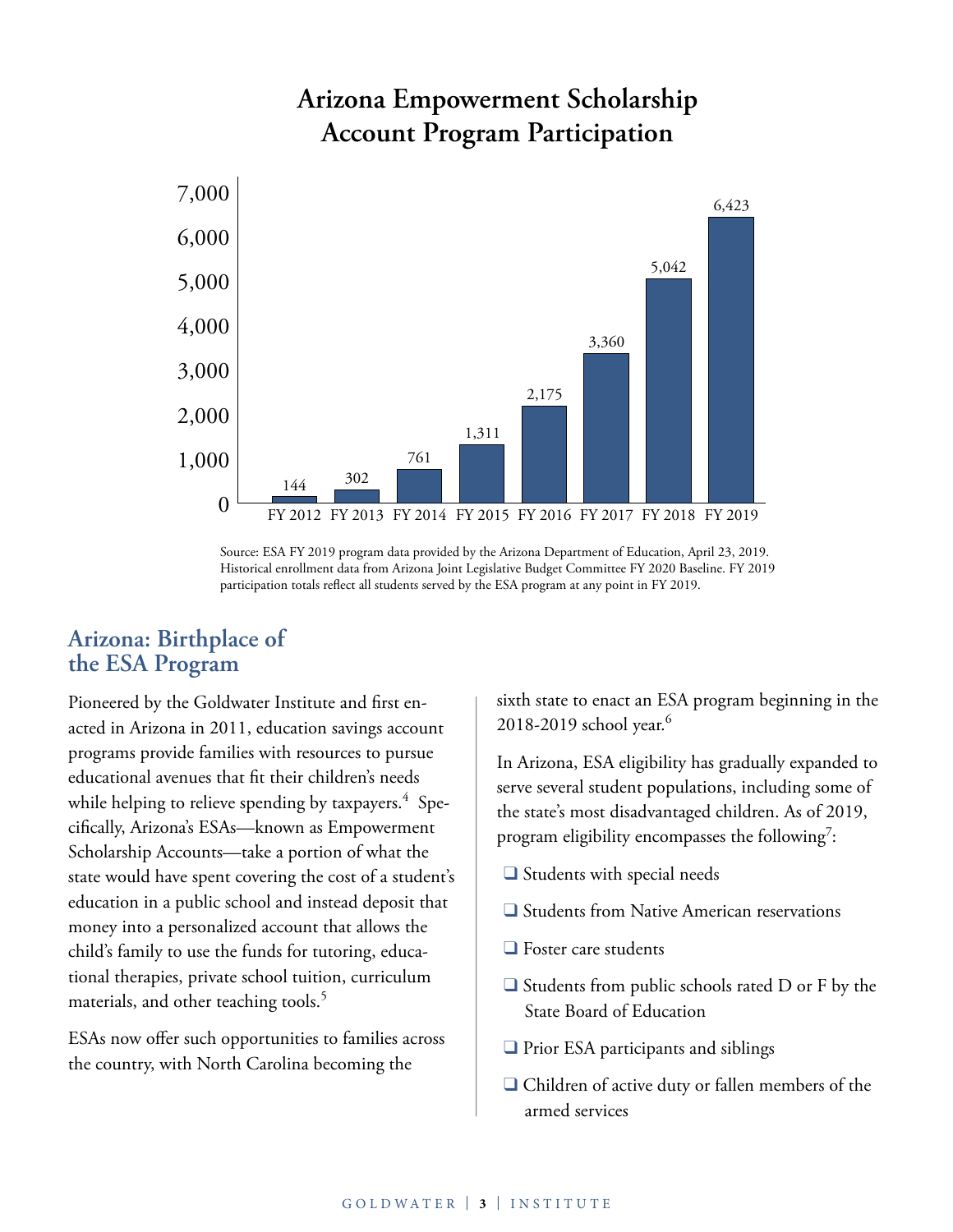As the program has become accessible to more of these groups over time, the number of participating students has grown from 144 students during its first year of implementation in Fiscal Year 2012 to 6,423 students in Fiscal Year 2019.<sup>8</sup>

## **Arizona's ESA Program: Serving Those in Need, Those Who Serve**

Children with special needs have benefitted from the ESA program more than any other student group to date. These pupils accounted for 3,732, or 58 percent, of Arizona's ESA participants in FY 2019, while the remaining categories together comprised 2,691 participants, or 42 percent.

Children of active duty or fallen members of the armed services have benefitted from the ESA program in the greatest numbers among non-special needs participants, with 813 using the program in FY 2019. Throughout the state, 408 students from Native American reservations also benefitted from the program in FY 2019, as did 399 students coming from failing public schools and 359 students from the foster care system.

The ESA program also served an additional 627 students who were eligible as participants' siblings, and 85 students who were eligible as previous participants. (Siblings and prior participants may also qualify under the other eligibility criteria, but the Arizona Department of Education [ADE] data does not report when a student meets multiple criteria.)



## **ESA Beneficiaries: FY 2019 Non-Special Needs Participants, by Eligibility**

Source: ESA FY 2019 program data provided by the Arizona Department of Education, April 23, 2019.

\*While students may meet more than one eligibility criteria, only one criterion is recorded in the official program data for each participant. As a result, the actual number of students qualifying under each category may be higher. Students labeled as "prior participants" qualified under other criteria originally.

#### G O L DWAT E R | **4** | INSTITUTE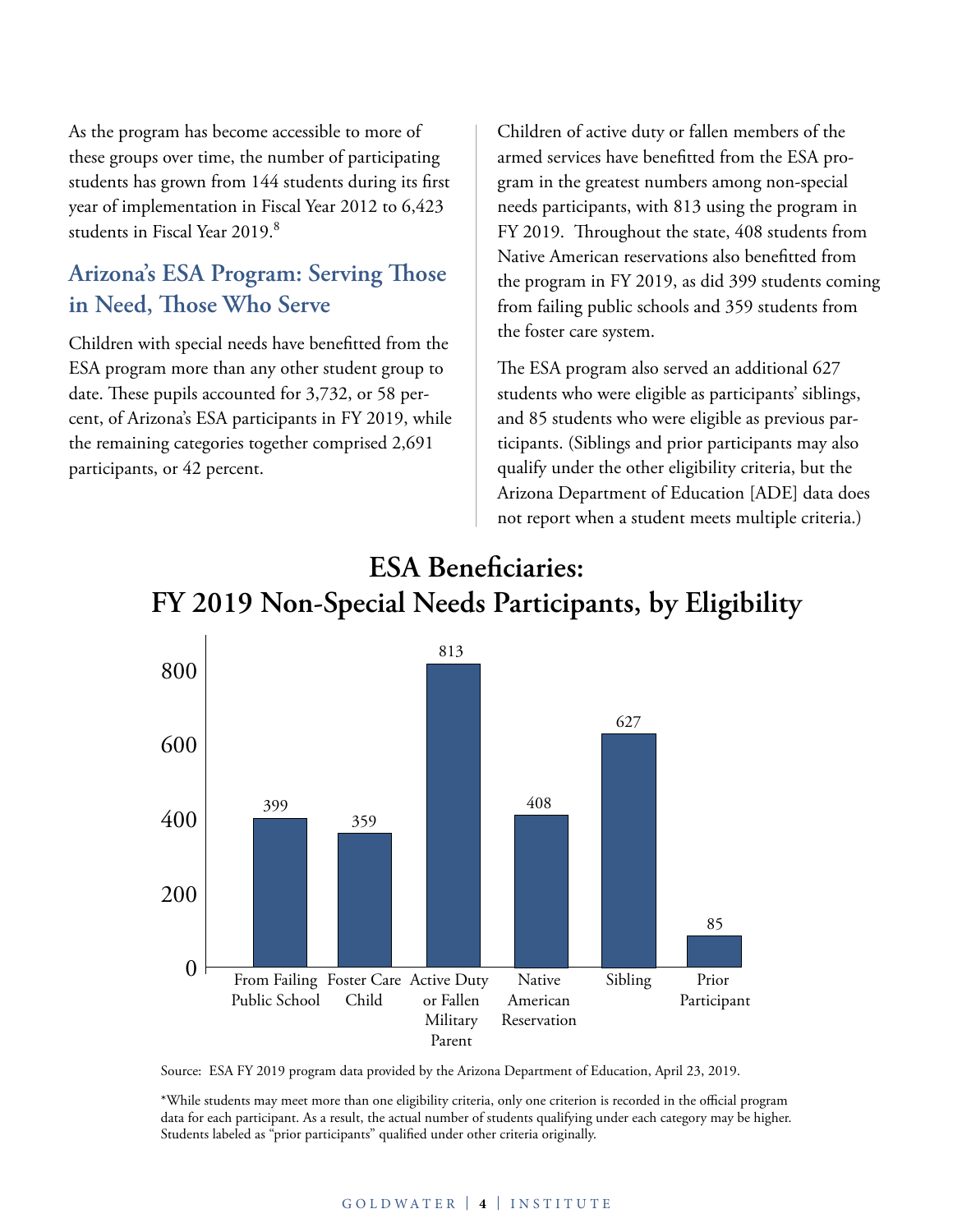Among ESA participants with special needs, over two-thirds are children with significant disabilities. These students include those with severe intellectual disabilities, visual impairments, hearing impairments, and other conditions, and they generate substantially more funding than non-special needs students under Arizona's school funding formula (described below).

The remaining third of special needs ESA participants comprise students with more mild conditions, including developmental delays, mild intellectual disabilities, and speech and language impairments.

### **Taxpayer Savings from ESAs**

As in many states, funding for Arizona's public K-12 schools comes from a variety of local, state, and federal sources including property, income, and sales tax revenues, the state's Land Trust endowment fund, and charitable donations. Taken together, these funding sources provide an estimated \$10,120 per pupil as of FY 2019, $^9$  and for students with special needs, the total can exceed \$30,000 per student.

These taxpayer resources are no longer expended on a child who opts out of public school and into Arizona's ESA program, however. Instead, part of the state-funded portion is deposited into the family's ESA account based on a statutorily prescribed formula. That ESA formula amount equals 90 percent of the funding that would have been generated by the "base support level" and "additional assistance" amounts (two of the basic components of Arizona's public school student funding formula).

## **ESA Beneficiaries FY 2019 Special Needs Participants**



Source: ESA FY 2019 program data provided by the Arizona Department of Education, April 23, 2019.

Students designated as having major disabilities include those who receive funding multipliers greater than 1.0 in the state's "Group B" weighting formula. Conditions include severe sensory impairment, orthopedic impairment, moderate or severe intellectual disabilities, emotional disabilities, visual or hearing impairments, and preschool severe delay diagnoses.

Students designated as having more mild disabilities would receive nominal additional funding under the regular state funding formula equivalent to a multiplier of 0.003. Conditions include developmental delay, emotional disability, mild intellectual disability, specific learning disability, and speech and language impairments.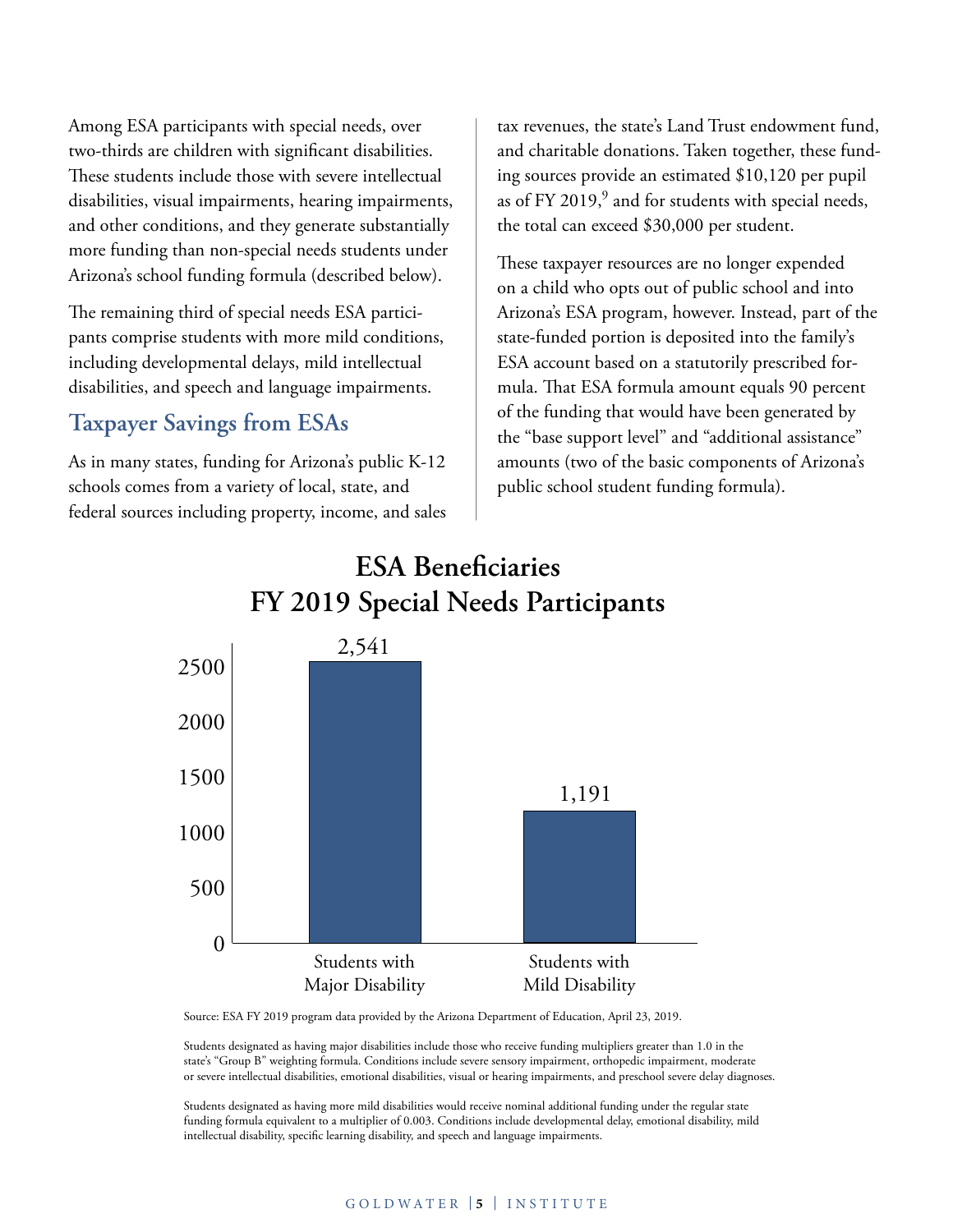

Source: ESA FY 2019 program data provided by the Arizona Department of Education, April 23, 2019. FY 2019 public school average as reported by Arizona Joint Legislative Budget Committee. ESA award amounts exclude 5% administrative set-aside to ADE and the State Treasurer, which totals approximately \$300 per participant.

However, the ESA formula amount does not provide any portion of the funding that would have been spent on a public school student from other funding sources, including the state's Classroom Site Fund, the transportation reimbursement formula, federal funding, locally approved property tax increases, and facilities funding.

As a result, ESA award amounts for (non-kindergarten) non-special needs participants averaged \$6,148 as of FY 2019, far less than the \$10,120 per pupil costs officially estimated by the state's legislative budget office for an Arizona public school student in FY 2019.<sup>10</sup> (The latter amount is slightly elevated by additional funding generated by high-cost special needs students, which is included in the overall public school average. However, even excluding the

additional state and federal funds associated with these students, the statewide public school per pupil spending would remain over \$9,500 per student, still well above the funding for a comparable ESA participant—as discussed below.)

Among special needs students, ESA families received an average of \$19,989 in FY 2019. (Students with major disabilities received \$26,707 on average, while ESA grade-schoolers with mild disabilities received  $$6,173$  on average).<sup>11</sup> In each of these cases, the ESA amounts represent a smaller cost than would have been spent on the students in a public school setting.

While the ESA program thus serves thousands of disadvantaged students—at an overall savings to taxpayers—opponents of school choice have aggressively targeted it, seeking to restrict or eliminate the op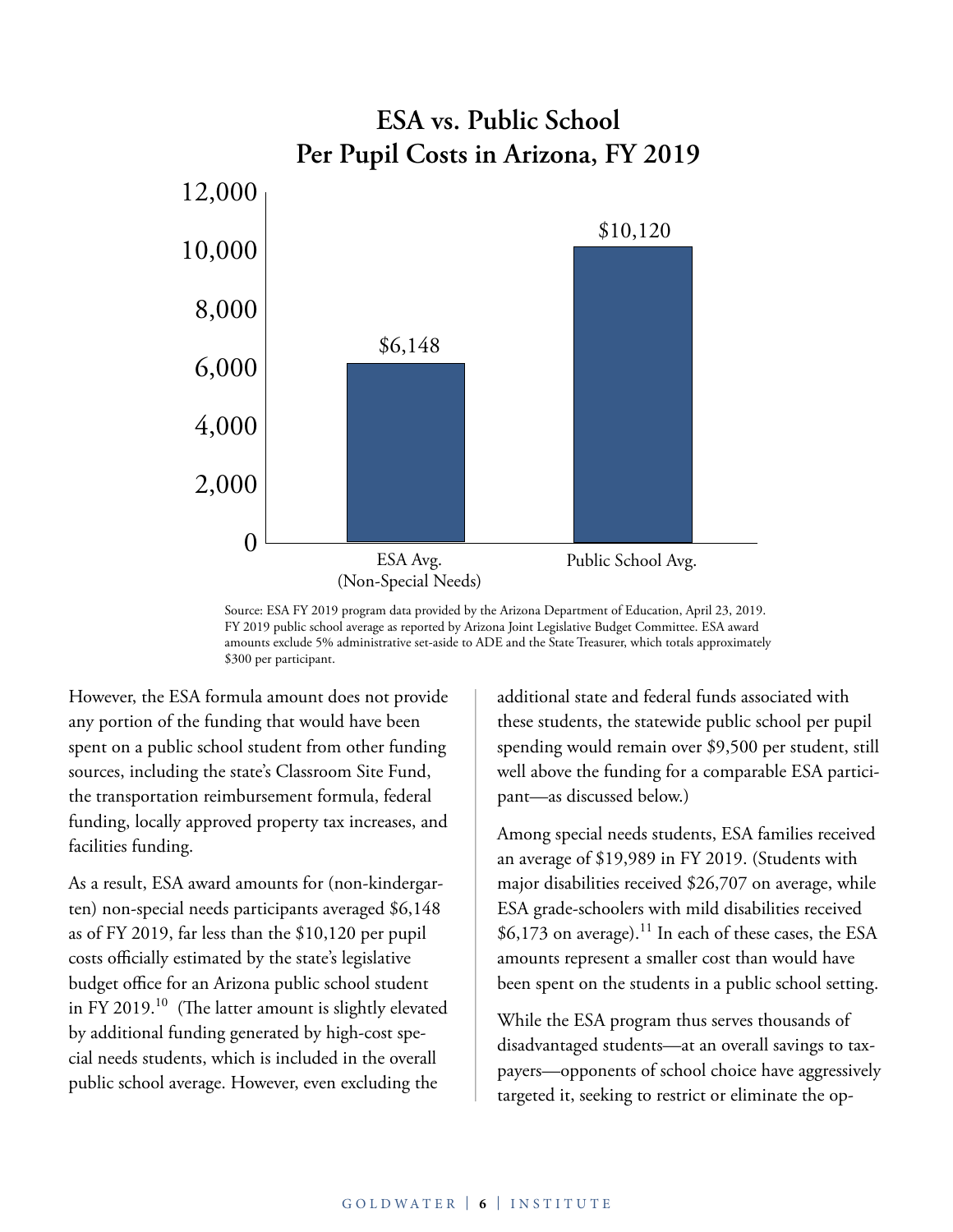portunities ESAs offer students outside of traditional public education.<sup>12</sup>

The following sections address many of the chief arguments put forward *against* the ESA program.

#### **Claim: ESAs Undermine Public Education**

"*None of our recent re-investments in teacher pay or school funding will matter if we let [ESA expansion] drain millions of dollars every year.*"

**— Save Our Schools Arizona13**

Perhaps the most serious charge leveled against ESAs is the assertion they threaten public education by diverting necessary resources from already underfunded public schools.

Critics of the ESA program often make this claim as one of two mutually incompatible arguments against ESAs. Specifically, critics assert that 1) only affluent families who can already afford private school will use ESAs, but that 2) ESAs will lead to a dramatic exodus of students (and the dollars that follow them) from their local public schools.

If the first claim is true—meaning that ESAs merely subsidize families who can already afford private education—then ESAs should have a negligible impact on the enrollment figures of public schools since those wealthy families would have enrolled in private school anyway if they so desired.

Clearly, ESA critics cannot have it both ways: At least one of the claims must be false. Available evidence suggests that both assertions are off base.

#### **Reality: ESAs Serve Families** *Without* **Disruption to Public School Enrollmen**t

The argument that ESAs threaten to siphon off vast numbers of students and thus drain school districts of pupils and funding stands at odds with the program's

already observable participation data. Looking at the largest group of ESA-eligible students in particular those with special needs—only 2.9 percent participated in the program as of FY 2019.<sup>14</sup> Prior estimates have likewise found that fewer than 3 percent of all students eligible for the ESA program have availed themselves of it.15

In comparison, 18 percent of public school students statewide have opted to attend a charter rather than district school as of FY 2019.16 Yet even this much larger impact from charter schools is dwarfed by the share of students leaving their local district schools for *other district schools*.

For example, a recent analysis of sampled school districts in Maricopa County (which contains the Phoenix metropolitan area) found that over 30 percent of public school students had taken advantage of the state's "open enrollment" process to attend a district school other than the one they were assigned to by their zip code.<sup>17</sup> Combined with those attending charter schools, that means nearly half (47 percent) of public school students were attending a school other than the one they would have been assigned to by their zip code.

In other words, a 3 percent participation rate in the ESA program would amount to a mere sliver of the overall K-12 landscape, and the proportion of students opting out of their local district school for *existing* alternatives is more than 15 times larger than the comparable impact of ESAs.

Some might respond that, rather than allowing families continued access to educational opportunities outside their assigned district campus, charters and other choice options should be curtailed or eliminated. This would seem a poor solution for the hundreds of thousands of families who've found these avenues more fully meet their children's needs.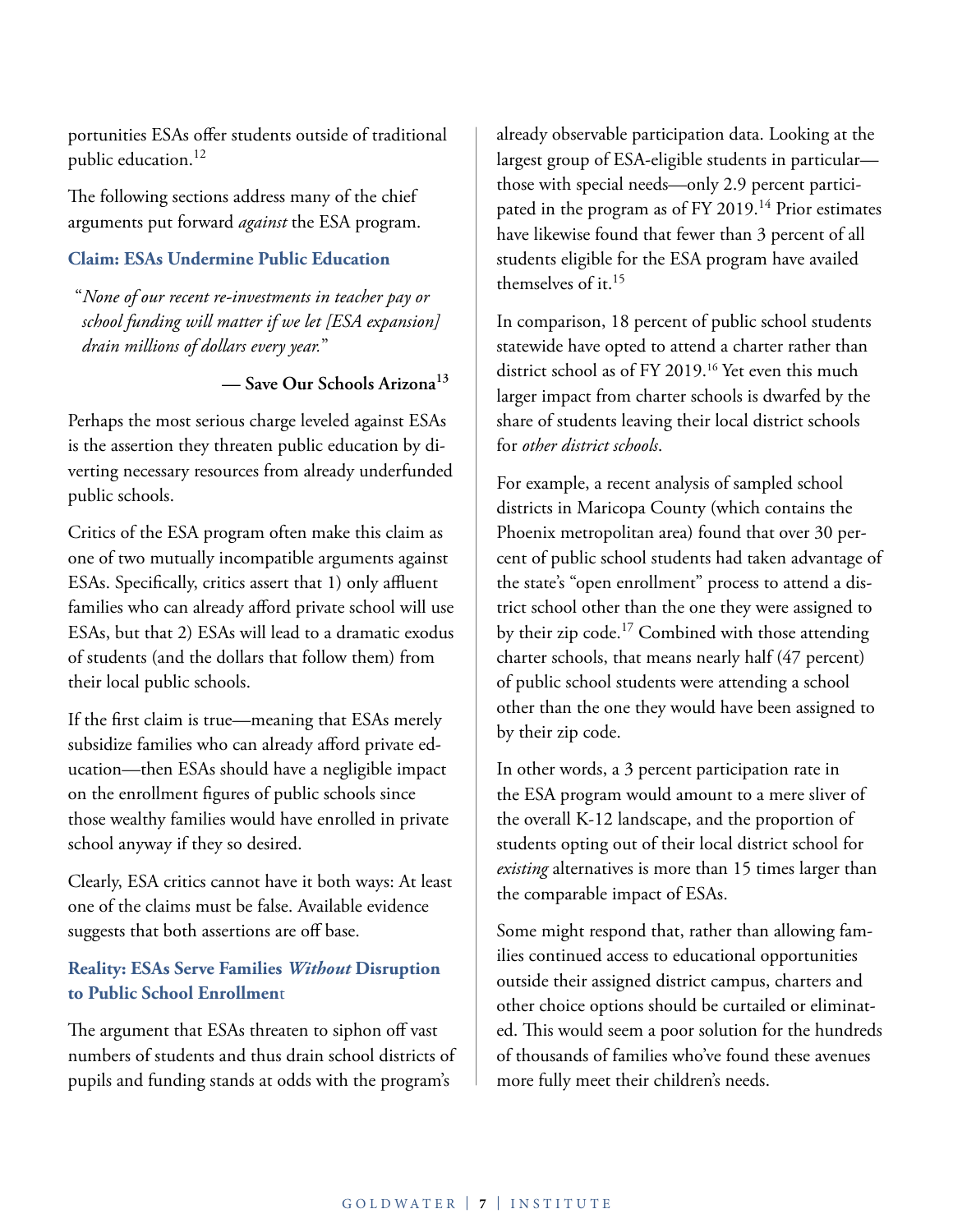#### **Reality: ESAs** *Increase* **Funding Available to School Districts**

Most public school advocates agree that *per pupil* funding—rather than *total* funding—is the more important barometer of our investments in K-12 education. This is why, even though total K-12 spending in Arizona has increased since 2001 by more than \$5 billion (or 34 percent, adjusted for inflation), organizations like the Children's Action Alliance have alleged that Arizona has *cut* funding for public schools.18

Total funding may have increased by billions of dollars, the argument goes, but because there are so many more students to educate today than in 2001, Arizona's current *per pupil* amounts reflect unacceptable decreases in education spending. (In reality, while Arizona's inflation adjusted per pupil spending remains below its 2008 peak, it is actually slightly higher than it was in  $2001.^{19}$ )

Yet when it comes to ESAs, many of these same advocates abandon their fidelity to per pupil measurements of education spending. This is because ESAs actually *increase* the resources available to public school students on a per pupil basis.

Generally speaking, Arizona's school funding formula injects more money into public education when more students are enrolled. Likewise, if a district or charter's enrollment declines, they no longer receive the funding for those students whom they no longer educate.

However, Arizona's public schools actually retain a significant portion of a student's funding even if that student exits the system for an ESA. This is because several pieces of Arizona's school funding formula are based on fixed pools of money, which do not decrease as students exit the public school system. Rather, the same amount of money is simply spread out among

fewer students, meaning that each remaining student receives a greater amount.

## **ESAs Increase Per Pupil State and Local Funding for Public Schools**

For example, Arizona's Classroom Site Fund (CSF), which provided \$579 million for teacher pay, classroom size reduction, etc. in FY 2019, is funded by available state sales tax and State Land Trust revenues, independent of the number of students in public schools.<sup>20</sup> The total pool of CSF money is simply divided among the 1.1 million public school students in the state, which translates to about \$532 per student. So for every single pupil who leaves the public school system for an ESA, \$532 is returned to the pot.

The CSF is just one of several fixed pools of money that concentrate more resources on remaining public school students each time an ESA participant exits public school. The Instructional Improvement Fund from tribal gaming revenues (\$45 million) and supplemental funding from Proposition 123 (\$50 million) are likewise fixed amounts distributed evenly among all remaining public school students. $^{21}$ 

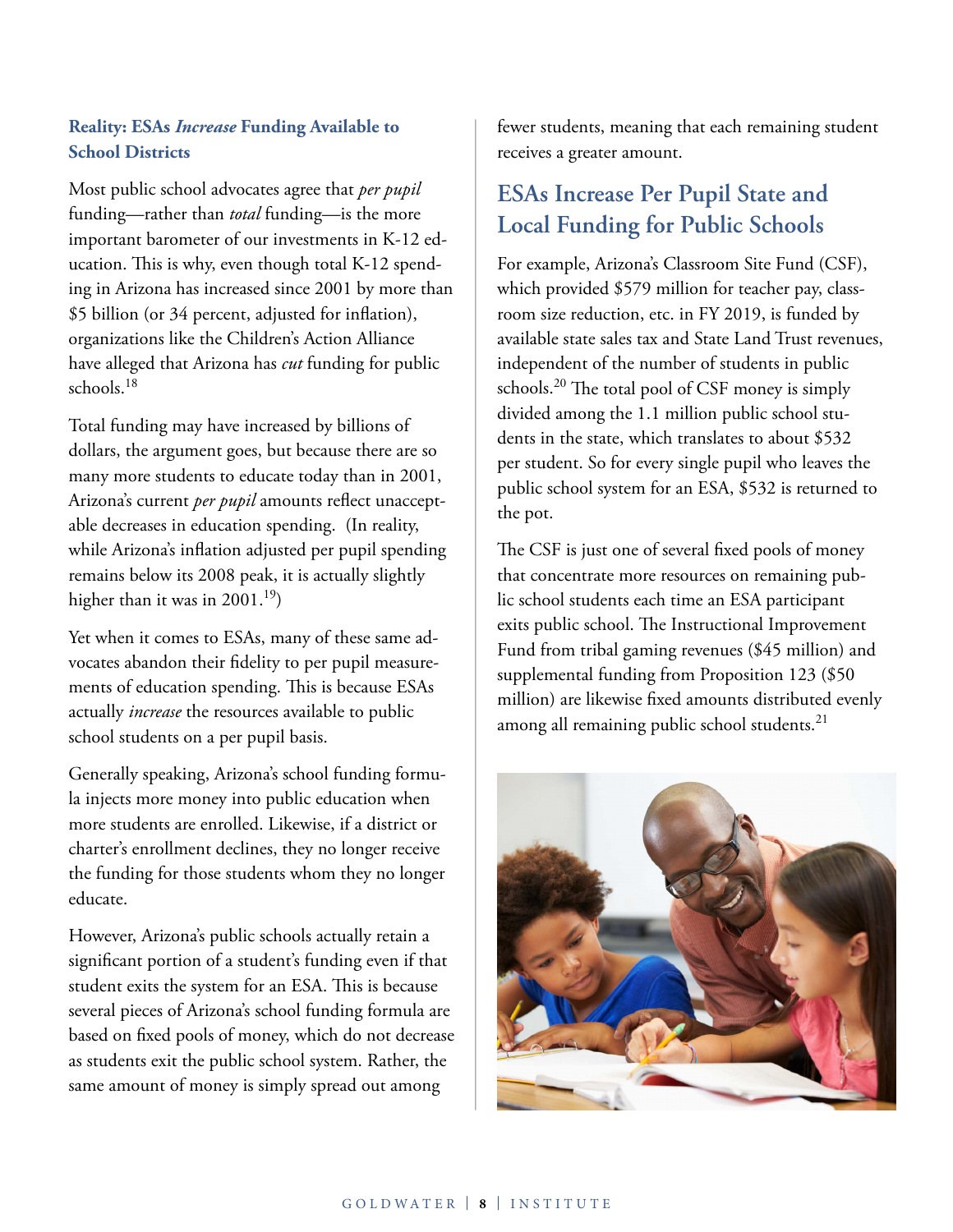Additional funding sources such as tax credit donations to public schools for extracurricular activities  $(\$57$  million<sup>22</sup>) similarly remain available for existing public school students as other pupils opt for the ESA program.

From these sources of funding alone, the ESA program redirects an average of \$654 *per participant*  back to public schools to be redistributed among the remaining pupils.

This means the 6,423 ESA participants are redirecting over \$4.2 million per year in education dollars back to other public school pupils.

## **ESAs Redirect Federal Funds to Low-Income Public School Students**

But that is not all. Arizona receives over \$1.1 billion of federal money to support K-12 students in Arizona each year<sup>23</sup> (more than \$1,000 per pupil), and a substantial portion of this money also stays in the public school system even as students exit for alternatives like ESAs. For example, the approximately \$350 million of federal Title I-A grants directed to Arizona each year—which are intended to support the education of children from low-income families—provide a higher per pupil benefit to public schools as more students participate in alternatives like the ESA program.

This is because Title I funds are allocated to school districts based on the number of school-aged children living in poverty within each district's geographic area (as measured by U.S. census data) rather than on the number of students who actually *attend* district-operated campuses.<sup>24</sup> (Federal law directs districts to equitably share Title I resources with private schools, but as researchers at New America have observed, "While there is a fair amount of federal money available to private schools, particularly those serv-

ing low-income children, not all private schools take advantage of these federal funds" because "federal money comes with a lot of federal requirements" and private schools often "don't have the administrative capacity to [negotiate and set up arrangements with the district]."25)

Federal funds thus do not necessarily follow low-income students who transfer out of a public school to a private one or to a homeschooling arrangement. This leaves more resources available for the remaining public school students.

Moreover, ESAs help redirect Title I monies back toward low-income public school students when higher-income students exit the public school system as well. This is because federal law allows most schools to spend their Title I funds on all students—not just the low-income students the program is intended to serve. This has led to a situation in which, according to the U.S. Department of Education, "about 11.6 million children are counted as formula eligible [for Title I assistance based on their income], while about 25.0 million students in the United States receive Title I services."26

In other words, more than half of Title I beneficiaries are not even the program's intended recipients, leaving the Brookings Institution to observe that "Title I is spread so thin that its budget of \$14 billion a year [nationally] turns out not to be much money."<sup>27</sup> Like Arizona's Classroom Site Fund, the available pot of federal money has been stretched into smaller per pupil amounts to cover a larger K-12 population, when it could instead be concentrated into higher per pupil support for its intended beneficiaries if it were focused more exclusively upon them. ESAs help achieve this result.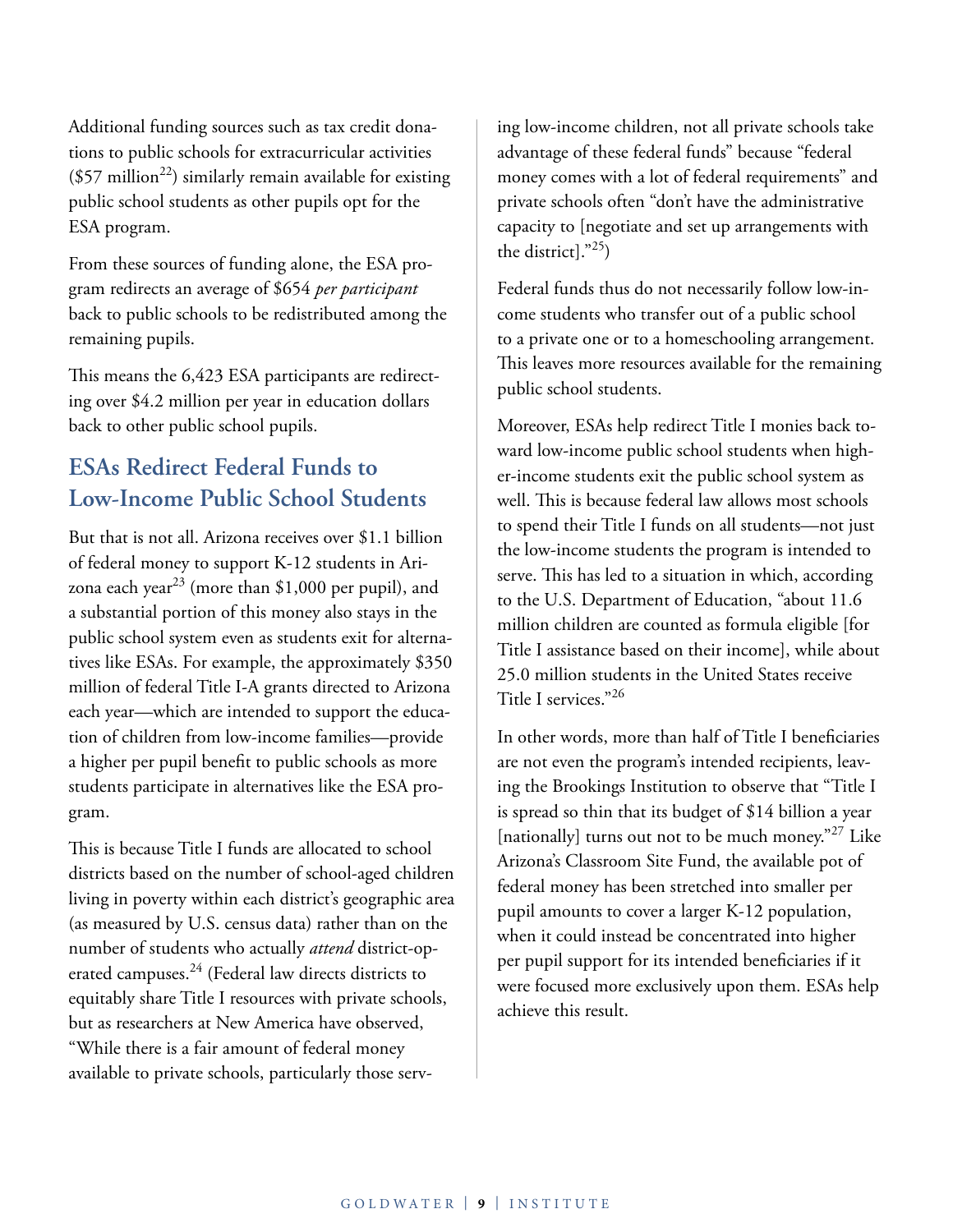## **ESAs Help When 'Just Add More Money' Does Not**

One common retort is that policymakers should simply increase the amount of funding going into these pools of money rather than allow alternative pathways like ESAs. However, pouring in more money is essentially the very same approach Arizona has taken over the last several decades in an attempt to keep up with surging K-12 enrollments.

As the Arizona Tax Research Association (ATRA) has reported, for example, "Since the Census Bureau began tracking [school] spending, Arizona has consistently ranked in the top 10 states who increased dollars to their entire K-12 education system," yet this reliable increase in K-12 spending overall has failed to translate into *per pupil* increases because Arizona has also consistently needed to use those K-12 dollars just to pay for the growing number of students in its schools. This is no coincidence, since as ATRA observes more broadly, "most of the states who occupy the bottom of per pupil spending are the states who grew the most . . . The reverse is also highly correlative: states in the bottom of K-12 student growth find themselves near the top of per pupil spending."<sup>28</sup>

To illustrate this in more concrete terms, Arizona spent an additional \$84 million in FY 2019 simply to absorb the costs of more students enrolling in the public school system.<sup>29</sup> This amount was on top of an \$88 million increase the year before that, which was itself layered on top of a \$74 million increase the year before that, and so forth. $30$  These increases compound into hundreds of millions of dollars of additional funding each year, yet they are generally waived off by pundits because they do not increase *per pupil* public school spending. If Arizona's K-12 enrollment growth were flatter, however, each of these annual increases could instead be used to significantly boost Arizona's per pupil funding.

 If Arizona's K-12 enrollment growth were flatter, however, each of these annual increases could instead be used to significantly boost Arizona's per pupil funding.

None of this is to say that increases in student enrollment should be discouraged, but policymakers and the public often fail to appreciate the enormous impact that enrollment costs play in determining available funding *per student*. This is especially true in debates over the ESA program, where critics allege that ESAs take money away from public schools, while papering over the fact that the ESA program leaves the public school system shouldering the expense of fewer students.

## **ESA Savings Are Now Being Used to Fund Public School IT Needs**

Beyond the various indirect benefits of the ESA program on public school finances, Arizona's FY 2020 budget enacted an explicit subsidy for the public school system using ESA program savings. Specifically, the state budget directed \$3 million of savings generated by ESAs to begin funding the overhaul of the state's public school payment system.<sup>31</sup>

These dollars—generated by formula savings and originally set aside for ESA administration—will fund the redevelopment of the Arizona Department of Education's (ADE) IT system, which is responsible for calculating the payments to every single public school in the state. While critics of the ESA program might shrug off a mere \$3 million contribution, it is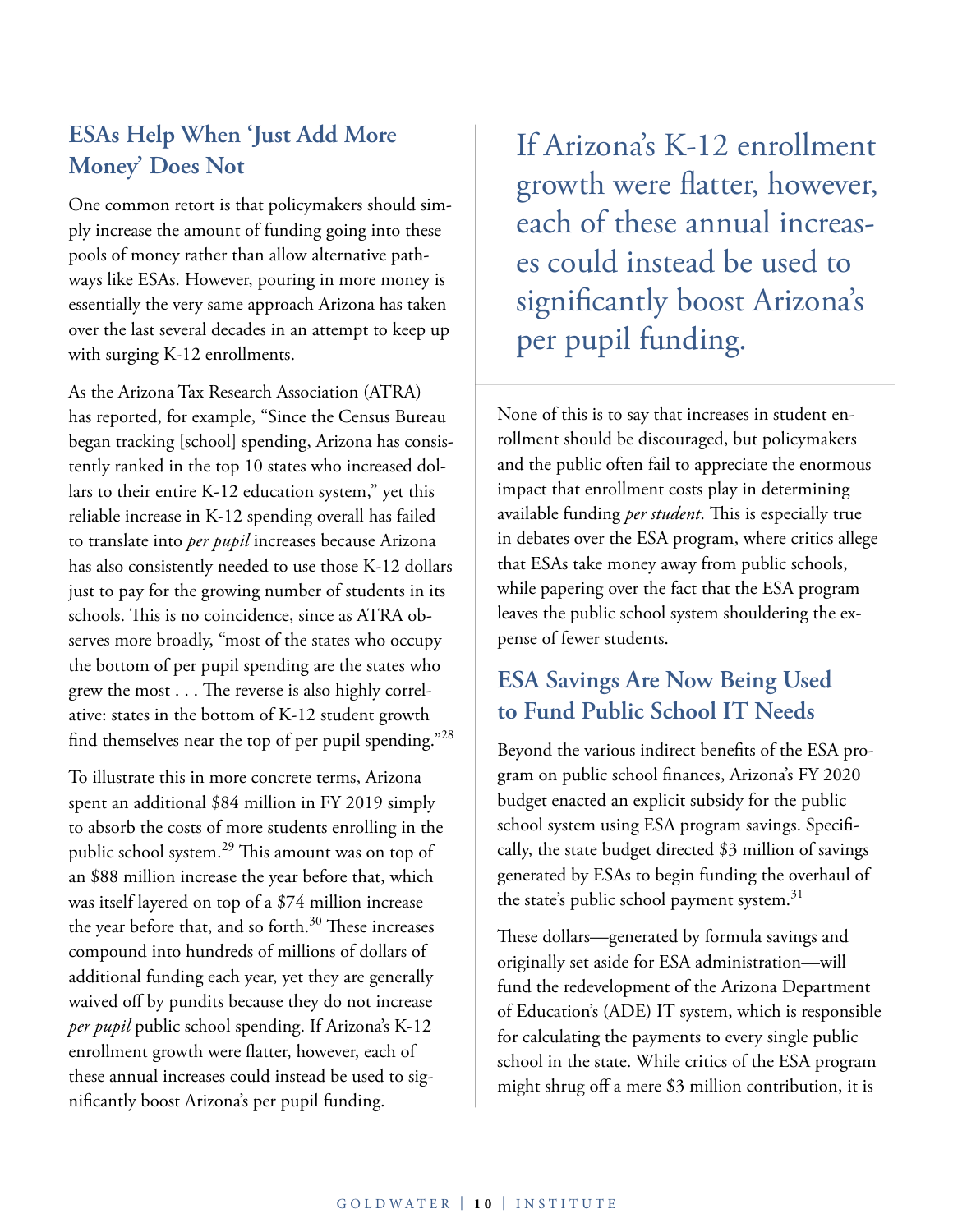telling that a program serving just a few thousand pupils has generated surplus funds that will now be used to benefit over 1.1 million public school students.

In fact, the previous State Superintendent of Public Instruction had even described replacing the Windows XP-era computer system as the department's "greatest need," warning that "If we really care about protecting the student data of 1.1 million children, we can't allow this [current outdated system] to continue."32 Despite such warnings, other education spending priorities routinely received greater attention in state budget negotiations, leading to a standstill in the system's redevelopment until this new injection of ESA-generated funds.

#### **Reality: ESAs' Impact on Individual Districts**

Far from gutting Arizona's public school system of available funding, it is clear that ESAs produce a modest indirect financial benefit to it in the aggregate. But what about the individual districts and charter schools losing students—and therefore funding—to the ESA program?

Certainly, district and charter schools alike enjoy a larger budget capacity as they enroll more students and conversely can face financial challenges when their enrollments suddenly decline. Schools face certain fixed costs when it comes to facilities and various other expenditures that may not decrease in lockstep with declining student enrollment. There is undoubtedly merit to these concerns, though as EdChoice researcher Dr. Benjamin Scafidi observed in 2012 in *The Fiscal Effects of School Choice Programs on Public School Districts*:

> Lobbyists for public school leadership and their allies routinely argue, "when one student leaves, we still have to pay for that student's teacher. We still have to pay for [x,y, and z]." The

implication of their argument is that all costs of running public schools are fixed. Interestingly, I have never heard that argument made when there is an increase in the number of students. If a public school adds only one student, do the lobbyists for public school leaders suggest that the district should not receive any extra funding?<sup>33</sup>

Indeed, while Scafidi himself agrees that districts face short-term fixed costs, his empirical findings from Georgia public schools "show that it is possible for school districts—large and small—to reduce instructional and support costs more than proportionately in response to a reduction in their student populations," often even over the course of a single year. (He concedes that this logic only applies to 99.66 percent of Georgia's public school population, as "very tiny" districts may have greater difficulty making rapid adjustments. In Arizona, however, extremely small school districts have additional authority to raise as much funding as the local school board deems necessary, so this issue would largely be moot.<sup>34</sup>)

Moreover, Scafidi notes that even a district's remaining short-term fixed costs become variable, since "long-term, it does not need as many school buildings or as many assistant principals," and "new schools do not need to be opened, districts and schools can consolidate, etc."35 Regarding Scafidi's latter point, Arizona is currently spending over \$110 million per year building new schools.<sup>36</sup>

In other words, districts have the ability to adjust in both the short and long term to accommodate changes in enrollment—which, as shown above, are driven in exceedingly small degree by ESAs.

But perhaps this remains cold comfort to those who still believe that ESAs and other school choice alternatives damage traditional public schools. Contrary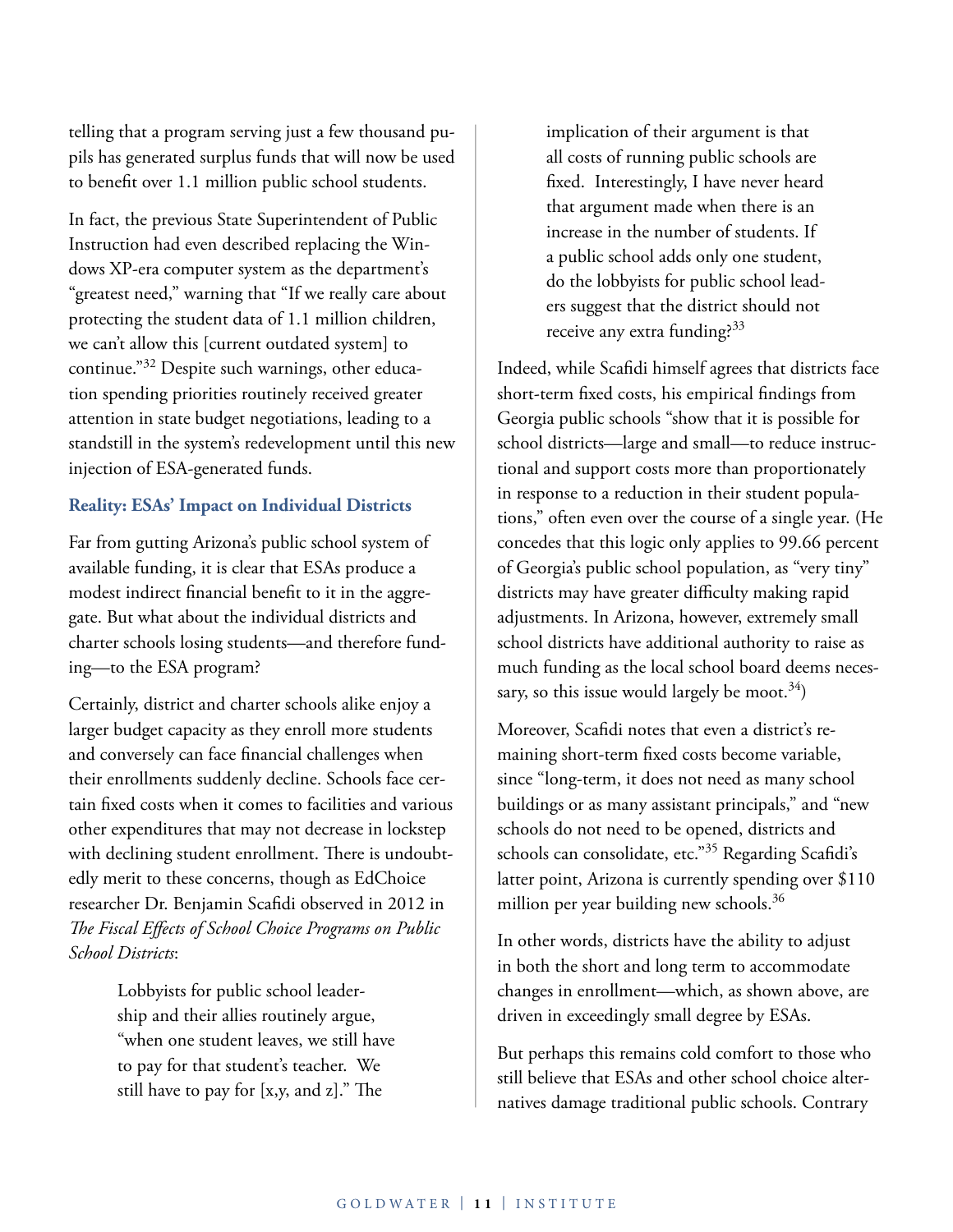to that narrative, however, ESAs have actually directly benefitted school districts.

## **ESAs Benefit Special Needs Families While Easing District Budgets**

Though rarely acknowledged by critics of the program, ESAs have relieved budgetary pressures on school districts by serving one of the highest-need, highest-cost student populations in the state: students with severe disabilities. The Arizona School Boards Association (ASBA) has stated that "a growing number of students with more severe disabilities" enrolling in district schools has contributed to "straining general classroom spending in Arizona's public schools" because the cost to provide federally mandated special education services for these students exceeds the funding they generate under the existing public school finance formula.37

ASBA reported that to make up the difference, school districts frequently dip into the money intended to provide classroom resources for other (non-special needs) students. As ASBA's director of research observed, "Where is that money going to come from? Your general operations, so you're going to increase class sizes, you hire fewer teachers, and you don't have raises for teachers."

In other words, school districts are reportedly pressured to take money from other students' classroom instruction to meet federal requirements associated with serving each special needs student with a significant disability.

Yet as discussed above, students with major disabilities constitute the single largest group of beneficiaries within Arizona's ESA program. More than 2,500 of these students participated in FY 2019. Not only did their families receive an average of \$26,707 through the ESA program in FY 2019 to customize a learning environment for them, but also the local school

districts no longer needed to provide a cross-subsidy from other students' classroom resources to comply with federal regulations in an attempt to serve them.

#### **Claim: ESAs Harm Taxpayers**

"*ESAs don't save the state money. They actually cost the state more.*"

**— Arizona School Boards Association**<sup>38</sup>

As described earlier in this report, the average (non-special education, non-kindergarten) ESA award totaled \$6,148 in FY 2019, compared to the \$10,120 average per pupil costs of Arizona public school students statewide. Yet various organizations opposed to ESAs have suggested that ESAs represent a net cost to Arizonans.

This charge does have some merit to it—but only to the extent that a \$1,000 income tax cut coupled with a \$500 property tax increase, for example, would constitute a net cost to a taxpayer.

#### **ESA Price Tag Sounds High with Spin …**

Due to the way the school finance system is set up, Arizona taxpayers fund traditional district schools by paying local property taxes, state sales and income taxes, and federal taxes.

For ESAs and charter schools, however, taxpayers do not pay local property taxes at all, nor any state taxes to support funding for transportation or facilities (as they do for district school students).

To make up a portion of the forgone funding, charters and ESAs receive greater "additional assistance" support, which is funded exclusively from the state's General Fund. While critics thus seize on this fact to argue ESAs cost more "state money," they are conspicuously referring to just a single component of the funding formula while ignoring all other state funds as well as the thousands of dollars of local property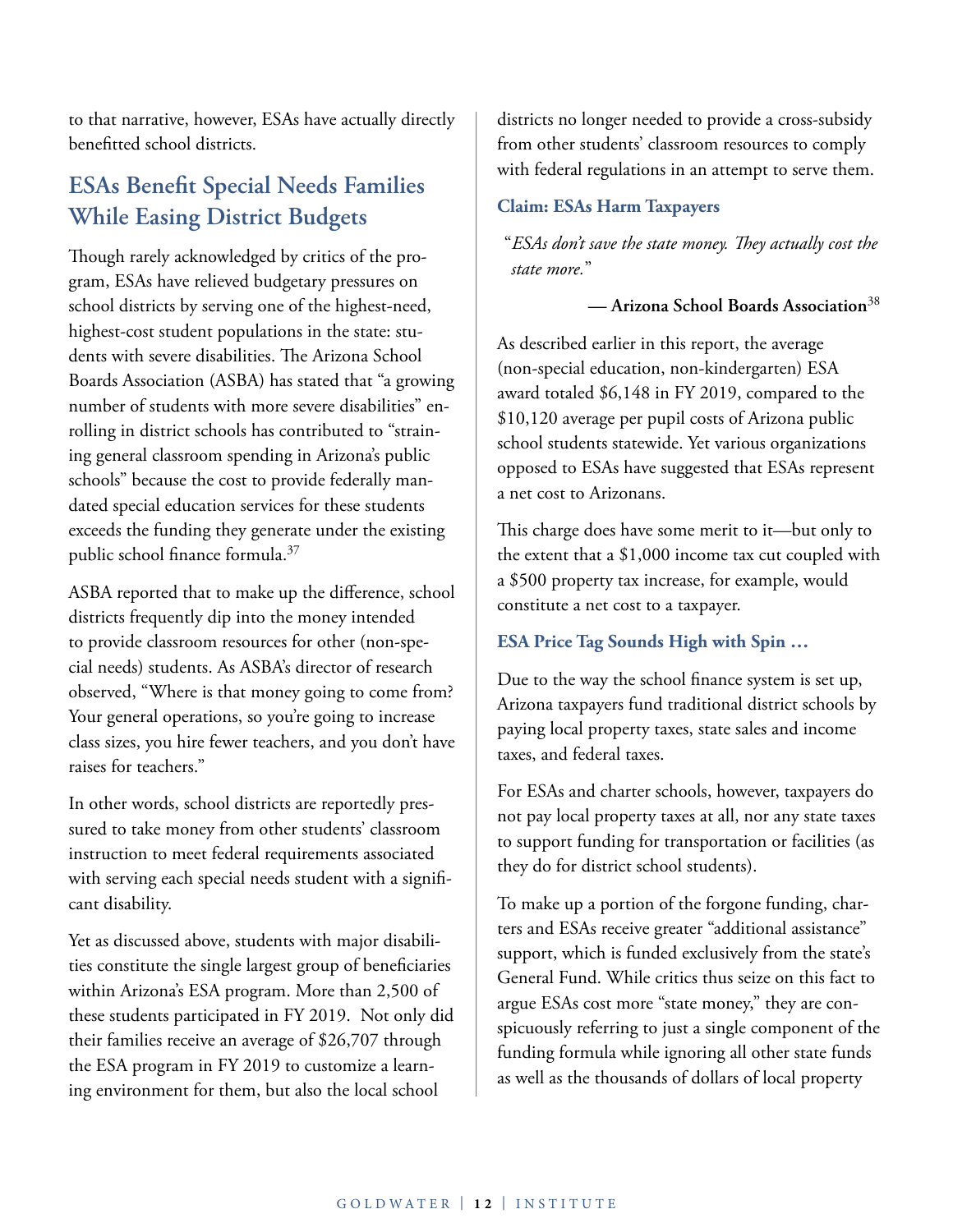

taxes that go into supporting a typical district student on average.39 (As described above, for example, the Classroom Site Fund provides roughly \$532 of state funding to each district student and \$0 to ESA recipients, yet this disparity is completely ignored.)

ESA critics thus rely on arbitrary distinctions about which taxes should or shouldn't be counted when describing the program's costs versus traditional public education. The Arizona residents who actually pay these taxes would likely be unamused if similarly told to ignore a portion of their tax bill because it first gets routed to a county treasurer rather than the state's Department of Revenue.

#### **… Or With Half the Facts**

Besides claiming that ESAs cost more state money than traditional public schools, critics routinely cast the program as a hugely expensive side project benefitting only a small number of students.

For example, the *Arizona Republic* reported in 2019 that the "total cost of the [ESA] program is \$80 million to \$82 million this year," yet the paper conspicuously left out all mention of what educating those same students in the public school system would have cost Arizona taxpayers.<sup>40</sup> Especially given the large percentage of students with severe disabilities served by the program, that amount would almost certainly have exceeded  $$100$  million.<sup>41</sup>

#### **Claim: ESAs Fraught with Fraud and Abuse**

Arizona's ESA program gained national attention this past year amid reports it had given rise to widespread fraud and abuse. For example, *Education Week* reported that "according to a recent audit by the state's attorney general … Arizona parents fraudulently spent \$700,000 in fiscal 2018 on banned items and services" via the ESA program. $42$  A number of colorful examples were cited in which parents had spent ESA funds on items disallowed by state law.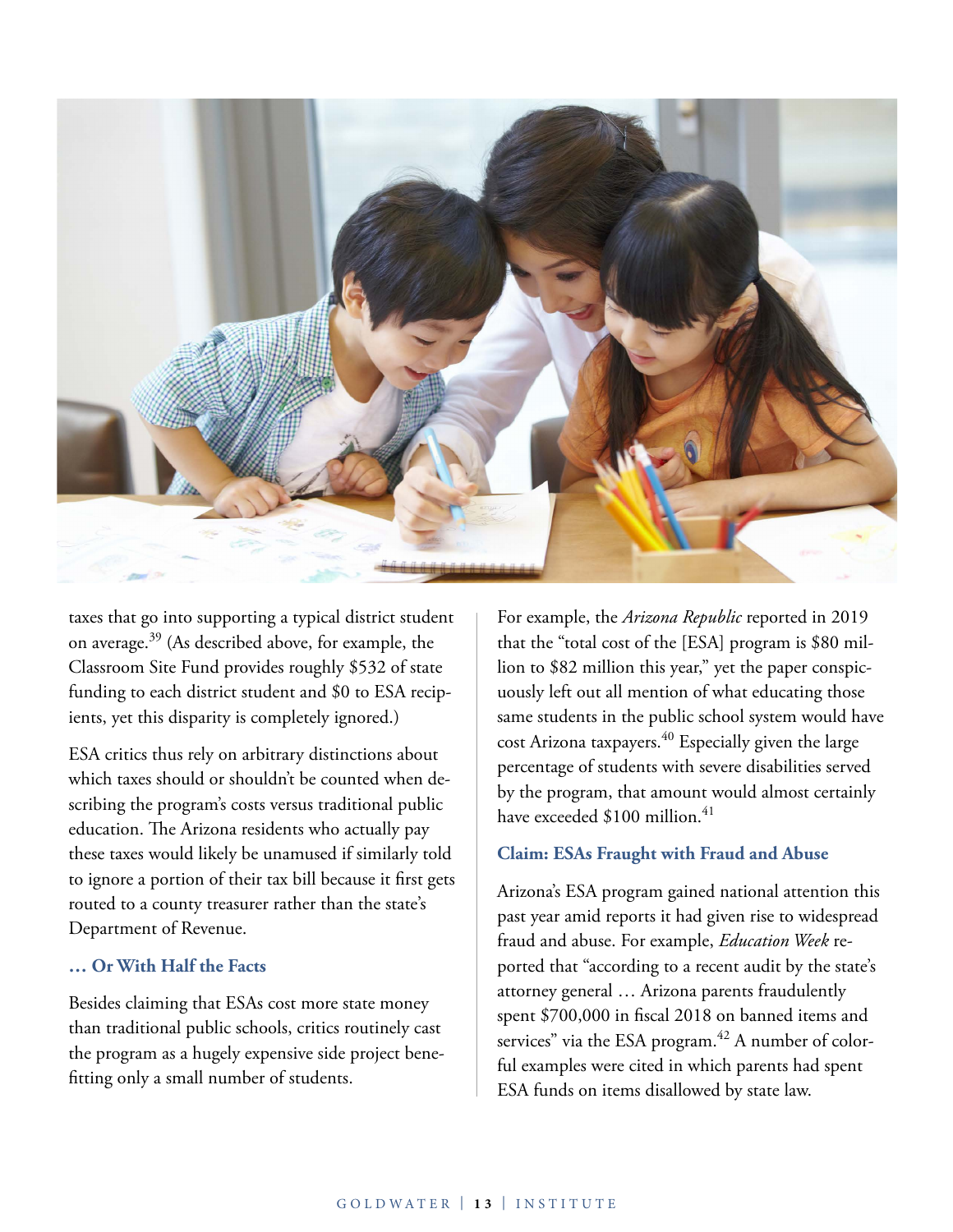#### **Reality: ESA Parents Are a Vulnerable Population, not Criminal Masterminds**

Unlike the Arizona Auditor General—who has noted that ESA misspending arises from a host of circumstances—media reports like the one above have taken the liberty of attributing the misspending entirely to "fraudulent" activity. $43$  In other words, they suggest that ESA parents engaged in \$700,000 of *intentional deceit*.

This narrative quickly erodes when considering that many ESA purchases labeled as "misspending" have been educational in nature and made by parents who believed the expenditures were allowed under the program. In some cases, they were even identical to purchases the Arizona Department of Education had approved in in the past.

Perhaps no example illustrates this more starkly than a 2019 episode in which ADE sent several families from the Navajo reservation threats of expulsion from the ESA program, demanding they repay thousands of dollars they had used to send their students to a private school.

ESA statute requires that tuition payments go to schools located within Arizona—and the school in question happened to fall roughly a quarter of a mile outside the Arizona state line in New Mexico—so ADE issued them letters demanding repayment of "misspending," ignoring the fact the department itself had approved tuition payments to the school in the past and provided no warning of a change in policy to these families.<sup>44</sup>

More broadly, ESA parents have struggled to navigate a complicated set of rules and regulations governing what expenditures are allowed. These rules have not only changed or been applied inconsistently by ADE year over year, but have left parents unsure of when an item is considered allowable as a "curricu-



lum" purchase or disallowed for being "supplemental" to a curriculum, for example.

Certainly bad actors exist in the ESA program, as with any other. But like many patients who have received surprise hospital bills after finding out their healthcare services are not covered by their insurance—like when a hospital is "in-network" but a certain doctor there is not—a great many of these ESA parents would seem poor candidates for condemnation and allegations of fraud.

#### **Reality: 99 percent of ESA Funds Are Spent as Intended**

Reported ESA misspending thus encompasses expenditures that were clearly not fraudulent in nature. Yet there is an even larger problem with the narrative that ESAs are synonymous with abuse of taxpayer dollars.

The reported \$700,000 of misspending in FY 2018 came amid roughly \$60 million flowing to parents through the ESA program in the 2017-2018 school year.<sup>45</sup> This means total misspending amounted to about 1 percent of program funds, with the fraction truly related to fraud being even smaller.

As a comparison, consider another government-administered program that involves a debit card: the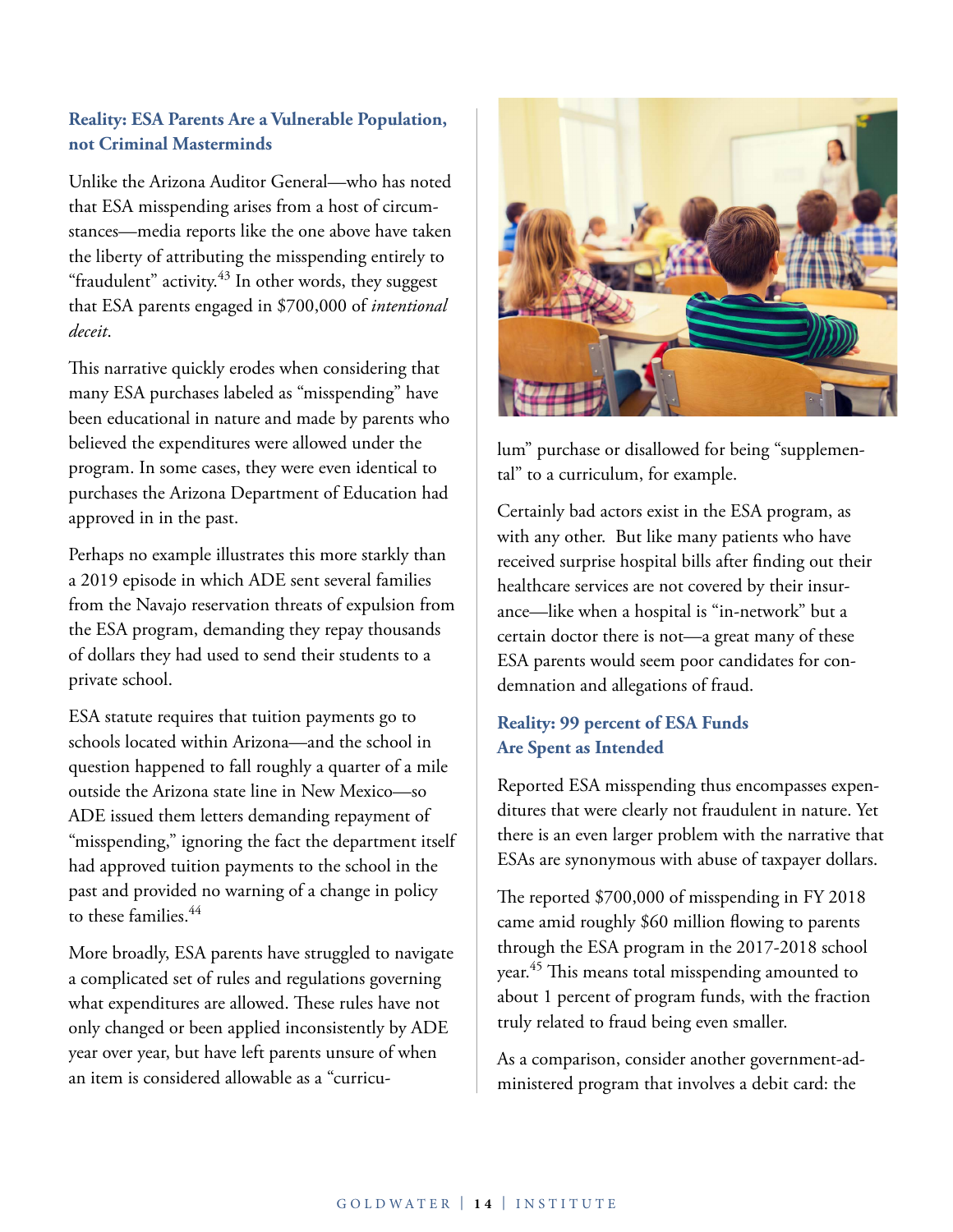Supplemental Nutrition Assistance Program (SNAP), also known as food stamps. Described by the left-leaning Center on Budget and Policy Priorities as an "effective and efficient" pillar of the social safety net, SNAP accrued \$592.7 million of fraud and misspending in 2016. Coincidentally, that translates to just shy of 1 percent of the program's total.<sup>46</sup>

Or consider the National School Lunch and Breakfast Programs. As recently observed by Heritage Foundation scholar and Goldwater Institute Senior Fellow Jonathan Butcher, "According to the Office of Management and Budget, the National School Lunch Program lost nearly [\\$800 million owing to](https://paymentaccuracy.gov/high-priority-programs/)  [improper payments](https://paymentaccuracy.gov/high-priority-programs/) in fiscal year 2018, while the School Breakfast Program lost \$300 million."<sup>47</sup> As Butcher observes, "Over the last four years, these programs have had improper payment rates of 16 percent and 23 percent, respectively."

This is not to suggest the public should ignore the hundreds of millions of dollars of misuse and improper payments taking place in SNAP or other food service arrangements. To the contrary, policymakers should aggressively safeguard taxpayer money. Yet ironically, as Dr. Matthew Ladner of the Arizona Chamber Foundation has pointed out, the very legislation that would have expanded ESA eligibility to all Arizona families in 2018 would also have strengthened the accountability and transparency of the ESA program. For example, it would have required the state to contract with a financial management firm to run the program and mandated ADE to post information on all program expenditures online for maximum transparency. But due to the efforts of the Arizona group Save Our Schools (SOS) and other opponents of parental choice, that measure was defeated—along with the very ESA reforms that would have stemmed misspending and clarified program guidelines for parents.<sup>48</sup>

Thanks to additional efforts by the Arizona Legislature and with cooperation from ADE, the state recently enacted a new requirement that the department contract with a financial management firm to help administer the ESA program. Bringing in a provider with expertise in processing transactions offers parents hope for a streamlined system in which their ESA purchases will be more easily and rapidly verified and approved, hopefully eliminating troubling situations for families before they arise.

## **Conclusion: National and State Level Implications**

Arizona's ESA program—like the growing number of education savings accounts across the nation—has offered thousands of students an additional educational pathway best suited to their needs. However, like charter schools and other popular forms of school choice, ESAs have often been cast as wasteful of taxpayer resources and harmful to traditional public schools despite the clear demand for ESAs among families throughout the country.

As explored in this report, the nation's most established ESA program has actually *benefitted* public schools by redistributing funds back to remaining public school students, directing program savings to public school IT infrastructure, and helping to serve one of the most high-need, high-cost student populations in the state—all while decreasing taxpayer costs and safeguarding public funds.

These impacts—generally unappreciated by pundits and unreported to the public—do not fit neatly with preferred narratives against school choice. They do, however, reflect the realities of school finance in Arizona and offer a case study to other states looking to craft or enhance education savings account programs.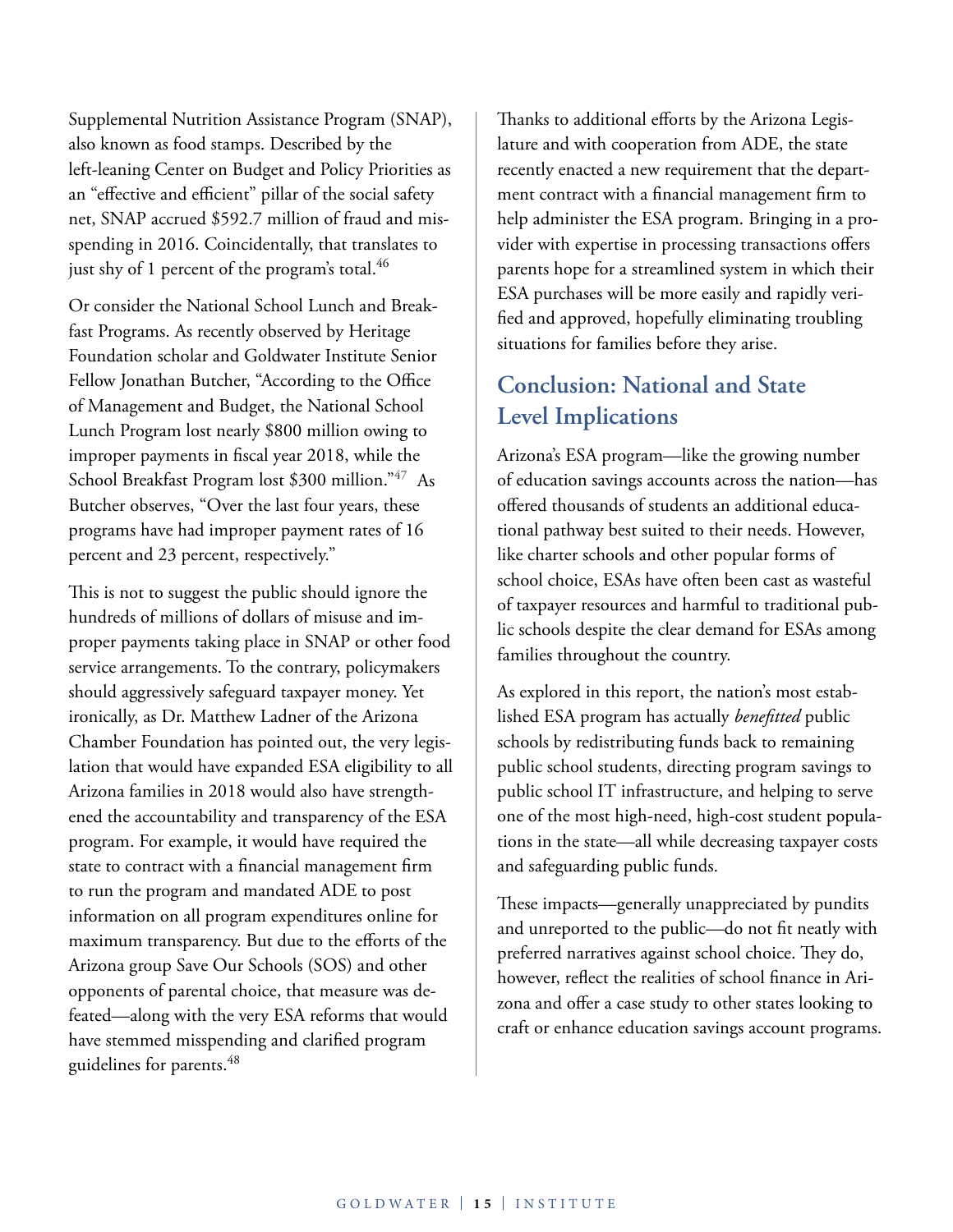In particular, states looking to establish or improve ESA programs should look to Arizona for a number of key lessons:

- 1) Ensure that education savings accounts reach children most in need of flexibility, such as those with special needs, and those from military families, Native American reservations, or foster care.
- 2) Consider all aspects of available state and local funding to maximize equity between traditional district schools, charter schools, and ESA participants.
- 3) Identify both the educational and fiscal benefits of ESAs to taxpayers and/or public schools as applicable.
- 4) Ensure a streamlined, parent-friendly process for reviewing and approving ESA expenditures:
	- a) Contract with an experienced vendor to manage the financial administration of the program.
	- b) Protect ESA parents against "surprise bills" by requiring the program's administrative body to notify them of any policy changes before demanding repayment for expenditures that were previously approved.

Finally, while the intricacies of school funding formulas differ from state to state, policymakers across the country should be reminded that much of the funding available for K-12 education remains in the public school system even as students exit for alternatives like ESAs, which leads to higher per pupil funding among remaining public school students.

Those who are skeptical of this claim or unpersuaded by its significance should imagine what their reaction would be if these public school benefits were

eliminated. In Arizona, for example, consider if each student's Classroom Site Fund dollars began following them from their public school to their ESA, rather than going back to support remaining public school students as the money does now. Or nationally, if proposals for Title I portability succeeded in letting federal funds follow students when they leave a district school, rather than remaining in the public school system as the funds often do now.

In the absence of such proposals, however, both the advocates and opponents of expanding families' educational options should acknowledge that ESAs provide a net benefit to students, states, and our educational systems at large.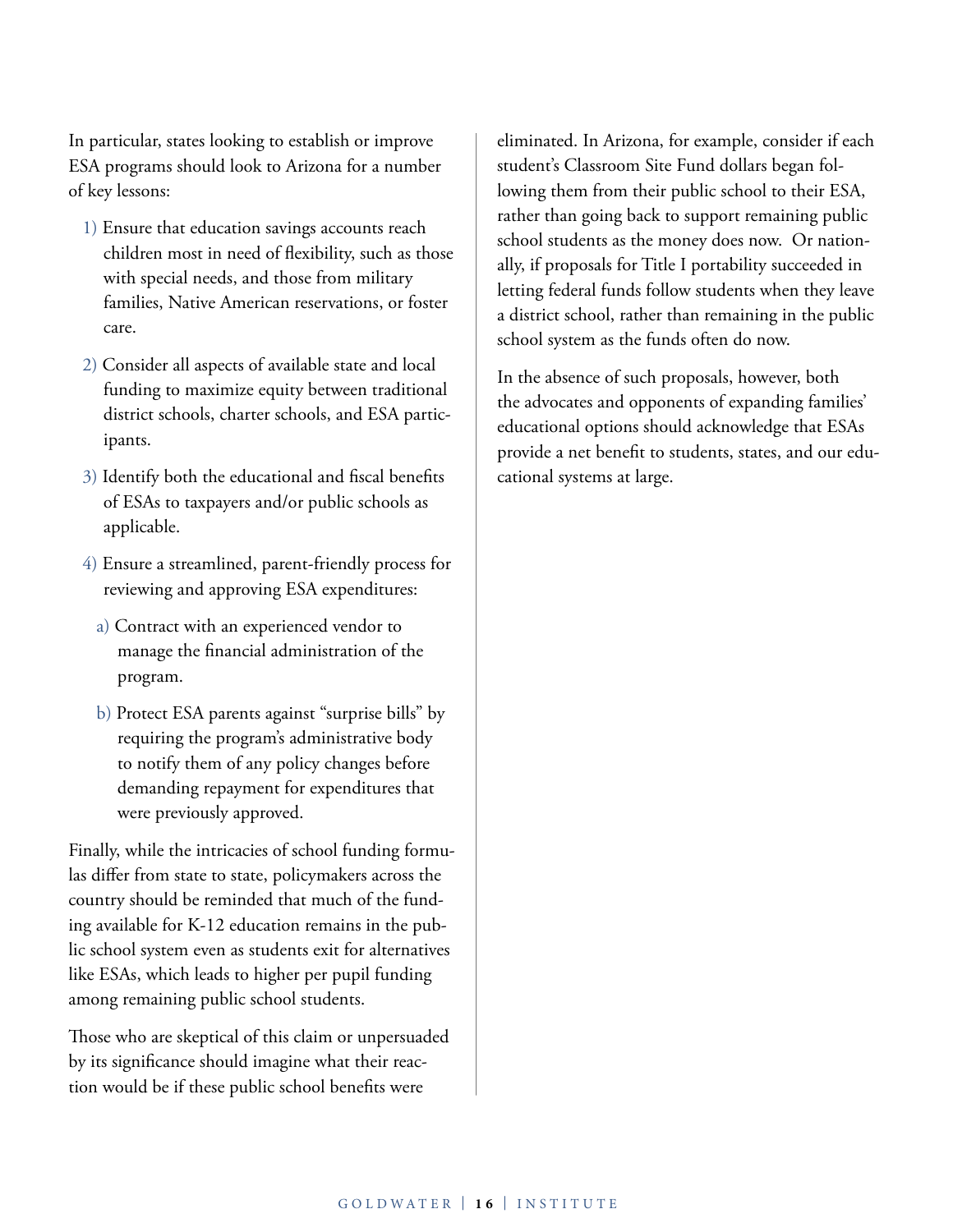## ENDNOTES

- <sup>1</sup> HB 2474, "Lifeline for Student Crime Victims Act," Arizona 54th State Legislature, First Regular Session. [https://apps.azleg.gov/BillStatus/Get-](https://apps.azleg.gov/BillStatus/GetDocumentPdf/463938)[DocumentPdf/463938](https://apps.azleg.gov/BillStatus/GetDocumentPdf/463938); Policy Brief: Education Savings Accounts, National Education Association, [https://www.nea.org/assets/docs/20406\\_Policy%20](https://www.nea.org/assets/docs/20406_Policy Brief_rev2.pdf) [Brief\\_rev2.pdf](https://www.nea.org/assets/docs/20406_Policy Brief_rev2.pdf).
- <sup>2</sup> "Gov. Lee Signs Voucher Bill Into Law Despite Outrage from House Democratic Caucus," Fox 17 News, May 24, 2019, [https://fox17.com/news/](https://fox17.com/news/local/gov-lee-signs-voucher-bill-into-law-despite-outrage-from-house-democratic-caucus) [local/gov-lee-signs-voucher-bill-into-law-despite](https://fox17.com/news/local/gov-lee-signs-voucher-bill-into-law-despite-outrage-from-house-democratic-caucus)[outrage-from-house-democratic-caucus](https://fox17.com/news/local/gov-lee-signs-voucher-bill-into-law-despite-outrage-from-house-democratic-caucus); Patrick Gleason, "Strike in West Virginia Demonstrates How Teachers Unions Oppose School Choice, As Well As Tax Relief." *Forbes*, February 19, 2019, [https://www.forbes.com/sites/patrickglea](https://www.forbes.com/sites/patrickgleason/2019/02/19/west-virginia-demonstrates-how-teachers-unions-oppose-school-choice-as-well-as-tax-relief/#6a2a829a60b5)[son/2019/02/19/west-virginia-demonstrates-how](https://www.forbes.com/sites/patrickgleason/2019/02/19/west-virginia-demonstrates-how-teachers-unions-oppose-school-choice-as-well-as-tax-relief/#6a2a829a60b5)[teachers-unions-oppose-school-choice-as-well-as](https://www.forbes.com/sites/patrickgleason/2019/02/19/west-virginia-demonstrates-how-teachers-unions-oppose-school-choice-as-well-as-tax-relief/#6a2a829a60b5)[tax-relief/#6a2a829a60b5](https://www.forbes.com/sites/patrickgleason/2019/02/19/west-virginia-demonstrates-how-teachers-unions-oppose-school-choice-as-well-as-tax-relief/#6a2a829a60b5).
- $3$  FY 2020 Appropriations Report Department of Education and School Facilities Board Agency Sections. Arizona Joint Legislative Budget Committee, June 2019, [https://www.azleg.gov/jlbc/20AR/ade.](https://www.azleg.gov/jlbc/20AR/ade.pdf) [pdf](https://www.azleg.gov/jlbc/20AR/ade.pdf).
- 4 Jonathan Butcher, *Education Savings Accounts: A Path to Give All Children an Effective Education and Prepare Them for Life*, Goldwater Institute, October 28, 2014, [https://goldwaterinstitute.org/wp-con](https://goldwaterinstitute.org/wp-content/uploads/cms_page_media/2015/2/2/PR253ESAsPathToAllChildren_0.pdf)[tent/uploads/cms\\_page\\_media/2015/2/2/PR253E-](https://goldwaterinstitute.org/wp-content/uploads/cms_page_media/2015/2/2/PR253ESAsPathToAllChildren_0.pdf)[SAsPathToAllChildren\\_0.pdf](https://goldwaterinstitute.org/wp-content/uploads/cms_page_media/2015/2/2/PR253ESAsPathToAllChildren_0.pdf).
- <sup>5</sup> Arizona Revised Statutes Section 15-2402, [https://](https://www.azleg.gov/viewdocument/?docName=https://www.azleg.gov/ars/15/02402.htm) [www.azleg.gov/viewdocument/?docName=https://](https://www.azleg.gov/viewdocument/?docName=https://www.azleg.gov/ars/15/02402.htm) [www.azleg.gov/ars/15/02402.htm](https://www.azleg.gov/viewdocument/?docName=https://www.azleg.gov/ars/15/02402.htm).
- Jonathan Butcher, "North Carolina Becomes Sixth State with Education Savings Accounts," Goldwater Institute, June 29, 2017, [https://](https://goldwaterinstitute.org/article/north-carolina-becomes-sixth-state-with-education-savings-accounts/) [goldwaterinstitute.org/article/north-carolina-be](https://goldwaterinstitute.org/article/north-carolina-becomes-sixth-state-with-education-savings-accounts/)[comes-sixth-state-with-education-savings-ac](https://goldwaterinstitute.org/article/north-carolina-becomes-sixth-state-with-education-savings-accounts/)[counts/.](https://goldwaterinstitute.org/article/north-carolina-becomes-sixth-state-with-education-savings-accounts/) Note: Due to the Nevada State Legislature's failure to appropriate funding, the Nevada ESA program never received funding for implementation: Teresa Mull, "Nevada Legislature Fails to Fund State's Education Savings Account

Program," Heartland Institute, August 8, 2017, [https://www.heartland.org/news-opinion/news/ne](https://www.heartland.org/news-opinion/news/nevada-legislature-fails-to-fund-states-education-savings-account-program)[vada-legislature-fails-to-fund-states-education-sav](https://www.heartland.org/news-opinion/news/nevada-legislature-fails-to-fund-states-education-savings-account-program)[ings-account-program](https://www.heartland.org/news-opinion/news/nevada-legislature-fails-to-fund-states-education-savings-account-program).

 $7$  FY 2020 Baseline Book–Department of Education. Arizona Joint Legislative Budget Committee, January 2019, [https://www.azleg.gov/jlbc/20baseline/](https://www.azleg.gov/jlbc/20baseline/ade.pdf) [ade.pdf](https://www.azleg.gov/jlbc/20baseline/ade.pdf).

8 Ibid.

- <sup>9</sup> All Arizona K-12 Funding, Arizona Joint Legislative Budget Committee, July 10, 2018, [https://](https://www.azleg.gov/jlbc/allfunding2001.pdf) [www.azleg.gov/jlbc/allfunding2001.pdf.](https://www.azleg.gov/jlbc/allfunding2001.pdf)
- <sup>10</sup> Author's calculations of FY 2019 ESA program data provided by the Arizona Department of Education, April 23, 2019; All Arizona K-12 Funding, Arizona Joint Legislative Budget Committee, July 10, 2018, [https://www.azleg.gov/jlbc/allfund](https://www.azleg.gov/jlbc/allfunding2001.pdf)[ing2001.pdf](https://www.azleg.gov/jlbc/allfunding2001.pdf).
- <sup>11</sup> Author's calculations of FY 2019 ESA program data provided by the Arizona Department of Education, April 23, 2019.
- <sup>12</sup> EJ Montini, "Expanded School Voucher Scam (Prop. 305) Is Even Worse than We Thought," *Arizona Republic*, October 29, 2018, [https://](https://www.azcentral.com/story/opinion/op-ed/ej-montini/2018/10/29/empowerment-scholarship-account-prop-305-arizona-vouchers/1816405002/) [www.azcentral.com/story/opinion/op-ed/ej-mon](https://www.azcentral.com/story/opinion/op-ed/ej-montini/2018/10/29/empowerment-scholarship-account-prop-305-arizona-vouchers/1816405002/)[tini/2018/10/29/empowerment-scholarship-ac](https://www.azcentral.com/story/opinion/op-ed/ej-montini/2018/10/29/empowerment-scholarship-account-prop-305-arizona-vouchers/1816405002/)[count-prop-305-arizona-vouchers/1816405002/](https://www.azcentral.com/story/opinion/op-ed/ej-montini/2018/10/29/empowerment-scholarship-account-prop-305-arizona-vouchers/1816405002/).
- <sup>13</sup> Arguments Submitted Against Prop. 305, Arizona Secretary of State, November 2018, [https://](https://azsos.gov/sites/default/files/Arguments_Against_Prop_305.pdf) [azsos.gov/sites/default/files/Arguments\\_Against\\_](https://azsos.gov/sites/default/files/Arguments_Against_Prop_305.pdf) [Prop\\_305.pdf.](https://azsos.gov/sites/default/files/Arguments_Against_Prop_305.pdf)
- $14$  Author's calculations of FY 2019 ESA program data and FY 2019 unweighted special education student counts as reported in Arizona Department of Education, April 22, 2019, school payment data, [http://www.ade.az.gov/extracts/Apportionment/.](http://www.ade.az.gov/extracts/Apportionment/)
- <sup>15</sup> Arizona Joint Legislative Budget Committee, Senate Bill 1431, Fiscal Note, February 2017, [https://apps.azleg.gov/BillStatus/GetDocument-](https://apps.azleg.gov/BillStatus/GetDocumentPdf/448668)[Pdf/448668](https://apps.azleg.gov/BillStatus/GetDocumentPdf/448668).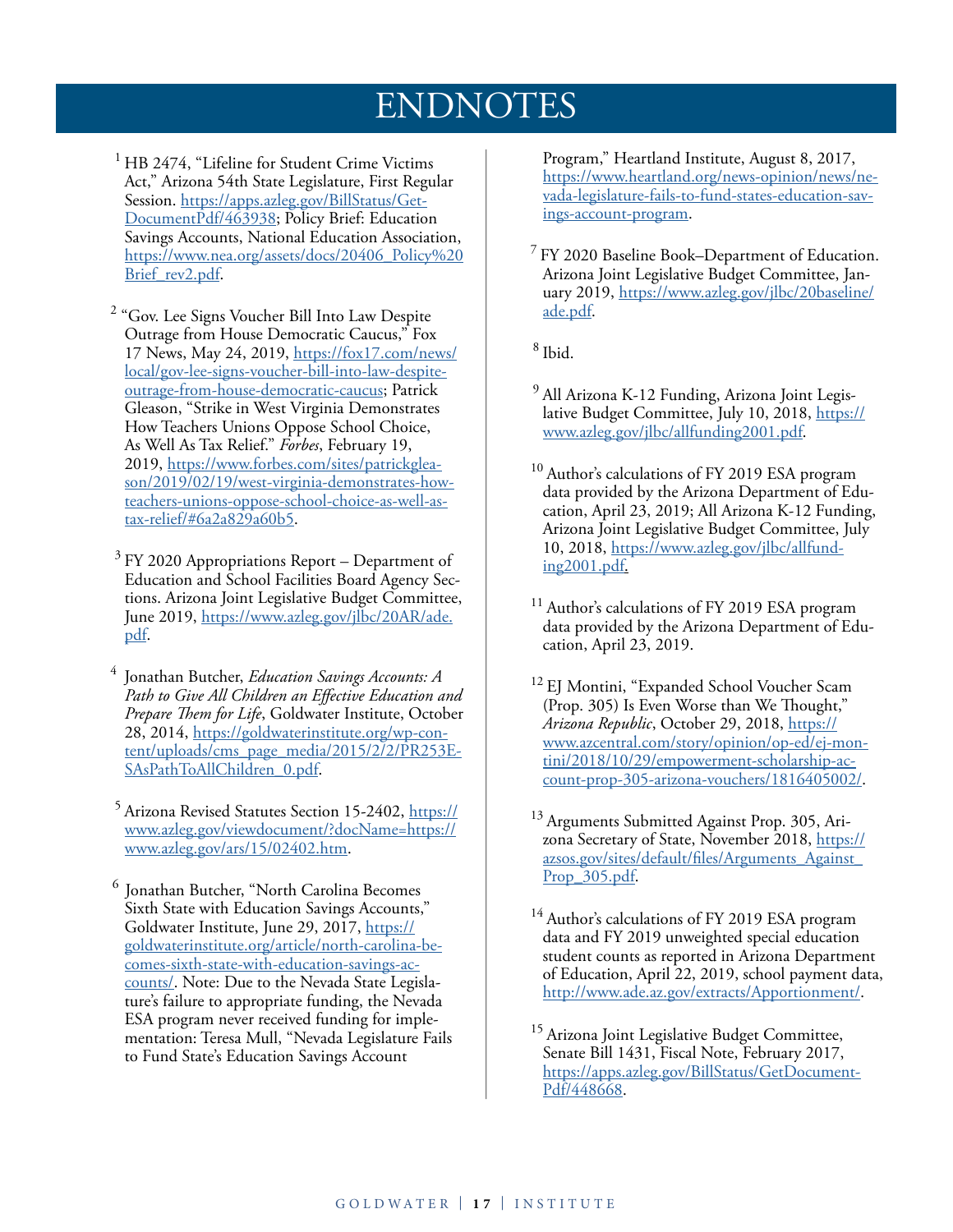<sup>16</sup> FY 2020 Baseline Book – Department of Education.

- 17 Kelly Powell and Ildi Laczko-Kerr, *Are District Attendance Zones Obsolete?*, Center for Student Achievement, November 2, 2017, [https://cen](https://centerforstudentachievement.org/are-district-attendance-zones-obsolete/)[terforstudentachievement.org/are-district-atten](https://centerforstudentachievement.org/are-district-attendance-zones-obsolete/)[dance-zones-obsolete/.](https://centerforstudentachievement.org/are-district-attendance-zones-obsolete/)
- <sup>18</sup> All Arizona K-12 Funding, Arizona Joint Legislative Budget Committee, July 10, 2018, [http://](http://www.azleg.gov/jlbc/allfunding2001.pdf) [www.azleg.gov/jlbc/allfunding2001.pdf](http://www.azleg.gov/jlbc/allfunding2001.pdf); "Gov. Ducey's FY 2019 Budget Plan Fails Arizona Schools," *Budget & Taxes* (blog), Children's Action Alliance, January 12, 2018, [https://azchildren.org/gov-du](https://azchildren.org/gov-duceys-fy-2019-budget-plan-fails-arizona-schools)[ceys-fy-2019-budget-plan-fails-arizona-schools.](https://azchildren.org/gov-duceys-fy-2019-budget-plan-fails-arizona-schools)
- <sup>19</sup> All Arizona K-12 Funding, Arizona Joint Legislative Budget Committee, July 10, 2018, [http://](http://www.azleg.gov/jlbc/allfunding2001.pdf) [www.azleg.gov/jlbc/allfunding2001.pdf.](http://www.azleg.gov/jlbc/allfunding2001.pdf)
- <sup>20</sup> FY 2020 Classroom Site Fund Estimates, Arizona Joint Legislative Budget Committee. March 20, 2019, [http://www.azleg.gov/jlbc/CSF-](http://www.azleg.gov/jlbc/CSF-FY2020-032919.pdf)[FY2020-032919.pdf.](http://www.azleg.gov/jlbc/CSF-FY2020-032919.pdf)
- 21 FY 2020 Baseline Book Department of Education.
- 22 Arizona Department of Revenue 2017 Public School Report: Individual Income Tax Credit for the Support of Extracurricular Activities or Character Education Programs, Arizona Department of Revenue Office of Economic Research and Analysis, June 2018, [https://azdor.gov/sites/default/files/](https://azdor.gov/sites/default/files/media/REPORTS_CREDITS_2017_publicschoolreport.pdf) media/REPORTS CREDITS 2017 publicschool[report.pdf.](https://azdor.gov/sites/default/files/media/REPORTS_CREDITS_2017_publicschoolreport.pdf)
- $23$  2018 Annual Report of the Office of the Superintendent, Vol. I, Arizona Department of Education, January 2019, [http://www.azed.gov/superinten](http://www.azed.gov/superintendent/superintendents-annual-report/)[dent/superintendents-annual-report/.](http://www.azed.gov/superintendent/superintendents-annual-report/)
- <sup>24</sup> Ibid.; Study of the Title I, Part A Grant Program Mathematical Formulas, National Center for Education Statistics, U.S. Department of Education, May 2019, [https://nces.ed.gov/](https://nces.ed.gov/pubs2019/2019016.pdf) [pubs2019/2019016.pdf](https://nces.ed.gov/pubs2019/2019016.pdf).
- 25 Lindsey Luebchow, "Does Title I Funding Go Holy to Fund Private School Students?," New America, April 16, 2008, [https://www.newamer](https://www.newamerica.org/education-policy/federal-education-budget-project/ed-money-watch/does-title-i-funding-go-holy-to-fund-private-school-students/)[ica.org/education-policy/federal-education-bud-](https://www.newamerica.org/education-policy/federal-education-budget-project/ed-money-watch/does-title-i-funding-go-holy-to-fund-private-school-students/)

[get-project/ed-money-watch/does-title-i-funding](https://www.newamerica.org/education-policy/federal-education-budget-project/ed-money-watch/does-title-i-funding-go-holy-to-fund-private-school-students/)[go-holy-to-fund-private-school-students/](https://www.newamerica.org/education-policy/federal-education-budget-project/ed-money-watch/does-title-i-funding-go-holy-to-fund-private-school-students/).

- <sup>26</sup> Study of the Title I, Part A Grant Program Mathematical Formulas, National Center for Education Statistics, U.S. Department of Education, May 2019,<https://nces.ed.gov/pubs2019/2019016.pdf>.
- 27 Mark Dynarski and Kirsten Kainz, *Why Federal Spending on Disadvantaged Students (Title I) Doesn't Work*, Brookings Institution, November 20, 2015, [https://www.brookings.edu/research/why-federal](https://www.brookings.edu/research/why-federal-spending-on-disadvantaged-students-title-i-doesnt-work/)[spending-on-disadvantaged-students-title-i-doesnt](https://www.brookings.edu/research/why-federal-spending-on-disadvantaged-students-title-i-doesnt-work/)[work/.](https://www.brookings.edu/research/why-federal-spending-on-disadvantaged-students-title-i-doesnt-work/)
- 28 Arizona K-12 School Finance Statistics, Arizona Tax Research Association, January 2017, [http://](http://www.arizonatax.org/sites/default/files/publications/special_reports/file/breaking_down_k-12_stats_v2_0.pdf) [www.arizonatax.org/sites/default/files/publications/](http://www.arizonatax.org/sites/default/files/publications/special_reports/file/breaking_down_k-12_stats_v2_0.pdf) special reports/file/breaking down  $k-12$  stats [v2\\_0.pdf.](http://www.arizonatax.org/sites/default/files/publications/special_reports/file/breaking_down_k-12_stats_v2_0.pdf)
- 29 FY 2019 Appropriations Report, Arizona Joint Legislative Budget Committee, June 2018, [www.](http://www.azleg.gov/jlbc/19AR/ade.pdf) [azleg.gov/jlbc/19AR/ade.pdf](http://www.azleg.gov/jlbc/19AR/ade.pdf).
- <sup>30</sup> FY 2018 Appropriations Report, Arizona Joint Legislative Budget Committee, June 2017, [www.](http://www.azleg.gov/jlbc/18AR/ade.pdf) [azleg.gov/jlbc/18AR/ade.pdf;](http://www.azleg.gov/jlbc/18AR/ade.pdf) FY 2017 Appropriations Report Arizona Joint Legislative Budget Committee, June 2016, [http://www.azleg.gov/jlb](http://www.azleg.gov/jlbc/17AR/ade.pdf)[c/17AR/ade.pdf.](http://www.azleg.gov/jlbc/17AR/ade.pdf)
- 31 Laws 2019, Chapter 263, Arizona 54th State Legislature, First Regular Session, [https://www.azleg.](https://www.azleg.gov/legtext/54Leg/1R/laws/0263.pdf) [gov/legtext/54Leg/1R/laws/0263.pdf](https://www.azleg.gov/legtext/54Leg/1R/laws/0263.pdf).
- 32 Derek Staahl, "Douglas: AZ School Finance System a Cybersecurity Risk; uses 'Windows 2000,' AZFamily.com, January 22, 2018, [https://](https://www.azfamily.com/archives/douglas-az-school-finance-system-a-cybersecurity-risk-uses-windows/article_1cb60f30-55eb-5568-b260-7bd3d9150e43.html) [www.azfamily.com/archives/douglas-az-school-fi](https://www.azfamily.com/archives/douglas-az-school-finance-system-a-cybersecurity-risk-uses-windows/article_1cb60f30-55eb-5568-b260-7bd3d9150e43.html)[nance-system-a-cybersecurity-risk-uses-windows/](https://www.azfamily.com/archives/douglas-az-school-finance-system-a-cybersecurity-risk-uses-windows/article_1cb60f30-55eb-5568-b260-7bd3d9150e43.html) [article\\_1cb60f30-55eb-5568-b260-7bd3d9150e43.](https://www.azfamily.com/archives/douglas-az-school-finance-system-a-cybersecurity-risk-uses-windows/article_1cb60f30-55eb-5568-b260-7bd3d9150e43.html) [html](https://www.azfamily.com/archives/douglas-az-school-finance-system-a-cybersecurity-risk-uses-windows/article_1cb60f30-55eb-5568-b260-7bd3d9150e43.html).
- 33 Benjamin Scafidi, *The Fiscal Effects of School Choice Programs on Public School Districts*, Friedman Foundation for Educational Choice, March 2012, <https://files.eric.ed.gov/fulltext/ED529881.pdf>.
- 34 Scafidi, *Fiscal Effects*; Arizona Revised Statutes Section 15-949, [https://www.azleg.gov/view](https://www.azleg.gov/viewdocument/?docName=https://www.azleg.gov/ars/15/00949.htm)[document/?docName=https://www.azleg.gov/](https://www.azleg.gov/viewdocument/?docName=https://www.azleg.gov/ars/15/00949.htm) [ars/15/00949.htm.](https://www.azleg.gov/viewdocument/?docName=https://www.azleg.gov/ars/15/00949.htm)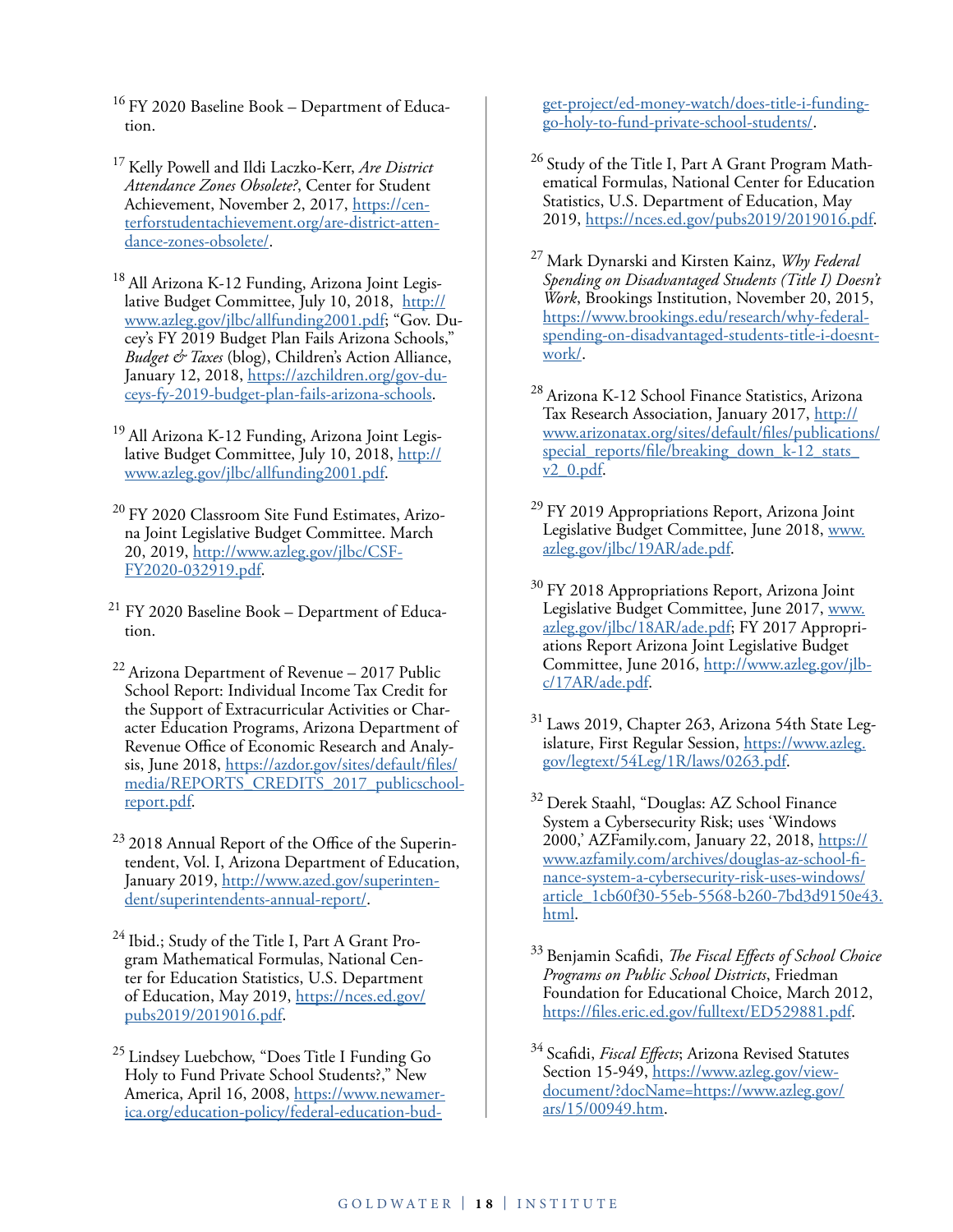35 Scafidi, *Fiscal Effects*.

- $36$  FY 2020 Appropriations Report School Facilities Board, Arizona Joint Legislative Budget Committee, June 2019, [https://www.azleg.gov/jlbc/20AR/](https://www.azleg.gov/jlbc/20AR/sfb.pdf) [sfb.pdf](https://www.azleg.gov/jlbc/20AR/sfb.pdf).
- <sup>37</sup> Lisa Irish, "Special Education Funding Gap Squeezes Arizona Classrooms," Arizona Education News Service, October 12, 2017, [https://azednews.](https://azednews.com/special-education-funding-gap-squeezes-arizona-classrooms/) [com/special-education-funding-gap-squeezes-arizo](https://azednews.com/special-education-funding-gap-squeezes-arizona-classrooms/)[na-classrooms/](https://azednews.com/special-education-funding-gap-squeezes-arizona-classrooms/).
- <sup>38</sup> "ESAs Don't Save the State Money," Arizona School Boards Association, [https://azsba.org/](https://azsba.org/wp-content/uploads/2017/02/Arizona-Empowerment-Scholarship-Accounts_FINAL.pdf) [wp-content/uploads/2017/02/Arizona-Empower](https://azsba.org/wp-content/uploads/2017/02/Arizona-Empowerment-Scholarship-Accounts_FINAL.pdf)[ment-Scholarship-Accounts\\_FINAL.pdf](https://azsba.org/wp-content/uploads/2017/02/Arizona-Empowerment-Scholarship-Accounts_FINAL.pdf). Accessed May 15, 2019.
- 39 All Arizona K-12 Funding, Arizona Joint Legislative Budget Committee, July 10, 2018, [http://](http://www.azleg.gov/jlbc/allfunding2001.pdf) [www.azleg.gov/jlbc/allfunding2001.pdf.](http://www.azleg.gov/jlbc/allfunding2001.pdf)
- <sup>40</sup> "Which School Districts Lose the Most Students to Private School Vouchers?" *Arizona Republic*, 2019, [https://www.azcentral.com/pages/inter](https://www.azcentral.com/pages/interactives/news/local/arizona-data/how-many-students-use-school-vouchers-esa-empowerment-scholarship-accounts/)[actives/news/local/arizona-data/how-many-stu](https://www.azcentral.com/pages/interactives/news/local/arizona-data/how-many-students-use-school-vouchers-esa-empowerment-scholarship-accounts/)[dents-use-school-vouchers-esa-empowerment-scho](https://www.azcentral.com/pages/interactives/news/local/arizona-data/how-many-students-use-school-vouchers-esa-empowerment-scholarship-accounts/)[larship-accounts/](https://www.azcentral.com/pages/interactives/news/local/arizona-data/how-many-students-use-school-vouchers-esa-empowerment-scholarship-accounts/).
- 41 Author's calculations: FY 2019 ESA program data; All Arizona K-12 Funding, Arizona Joint Legislative Budget Committee, July 10, 2018, [http://](http://www.azleg.gov/jlbc/allfunding2001.pdf) [www.azleg.gov/jlbc/allfunding2001.pdf](http://www.azleg.gov/jlbc/allfunding2001.pdf); FY 2019 weighted special education student counts, as reported in Arizona Department of Education, April 22, 2019, school payment data, [http://www.ade.](http://www.ade.az.gov/extracts/Apportionment/) [az.gov/extracts/Apportionment/](http://www.ade.az.gov/extracts/Apportionment/).
- 42 Arianna Prothero, "Cosmetics and Clothes: Parents Misspent \$700,000 in Arizona's School Choice Program," *Education Week*, November 19, 2018, [https://www.edweek.org/ew/articles/2018/11/19/](https://www.edweek.org/ew/articles/2018/11/19/cosmetics-and-clothes-parents-misspent-700000-in.html) [cosmetics-and-clothes-parents-misspent-700000](https://www.edweek.org/ew/articles/2018/11/19/cosmetics-and-clothes-parents-misspent-700000-in.html) [in.html.](https://www.edweek.org/ew/articles/2018/11/19/cosmetics-and-clothes-parents-misspent-700000-in.html)
- 43 Auditor General, Performance Audit of the Arizona Department of Education – Empowerment Scholarship Accounts Program, June 29, 2016, [https://www.azauditor.gov/sites/default/](https://www.azauditor.gov/sites/default/files/16-107_Report.pdf) [files/16-107\\_Report.pdf.](https://www.azauditor.gov/sites/default/files/16-107_Report.pdf)
- <sup>44</sup> "Navajo Nation Families Threatened by the Ariz. Dept. of Education, Denied a Quality Education," press release, American Federation for Children, May 23, 2019, [https://www.federa](https://www.federationforchildren.org/navajo-nation-families-threatened-by-the-ariz-dept-of-education-denied-a-quality-education/)[tionforchildren.org/navajo-nation-families-threat](https://www.federationforchildren.org/navajo-nation-families-threatened-by-the-ariz-dept-of-education-denied-a-quality-education/)[ened-by-the-ariz-dept-of-education-denied-a-quali](https://www.federationforchildren.org/navajo-nation-families-threatened-by-the-ariz-dept-of-education-denied-a-quality-education/)[ty-education/.](https://www.federationforchildren.org/navajo-nation-families-threatened-by-the-ariz-dept-of-education-denied-a-quality-education/)
- $45$  FY 2019 Appropriations Report Arizona Department of Education, Arizona Joint Legislative Budget Committee, June 2018, [https://www.azleg.](https://www.azleg.gov/jlbc/19AR/ade.pdf) [gov/jlbc/19AR/ade.pdf](https://www.azleg.gov/jlbc/19AR/ade.pdf).
- 46 Dottie Rosenbaum, *SNAP Is Effective and Efficient*, Center for Budget and Policy Priorities, March 11, 2013, [https://www.cbpp.org/research/](https://www.cbpp.org/research/snap-is-effective-and-efficient) [snap-is-effective-and-efficient;](https://www.cbpp.org/research/snap-is-effective-and-efficient) Simon Constable, "The Facts about Food Stamp Fraud," *Forbes*, April 4, 2018, [https://www.forbes.com/sites/simoncon](https://www.forbes.com/sites/simonconstable/2018/04/04/the-facts-about-food-stamp-fraud/#2e657f4df880)[stable/2018/04/04/the-facts-about-food-stamp](https://www.forbes.com/sites/simonconstable/2018/04/04/the-facts-about-food-stamp-fraud/#2e657f4df880)[fraud/#2e657f4df880.](https://www.forbes.com/sites/simonconstable/2018/04/04/the-facts-about-food-stamp-fraud/#2e657f4df880)
- <sup>47</sup> Jonathan Butcher, "The National School Lunch and Breakfast Programs: What Happens When Everyone Gets a 'Free Lunch'?", CNS News, June 11, 2019, [https://www.cnsnews.com/commentary/](https://www.cnsnews.com/commentary/jonathan-butcher/national-school-lunch-and-breakfast-programs-what-happens-when-everyone) [jonathan-butcher/national-school-lunch-and](https://www.cnsnews.com/commentary/jonathan-butcher/national-school-lunch-and-breakfast-programs-what-happens-when-everyone)[breakfast-programs-what-happens-when-everyone](https://www.cnsnews.com/commentary/jonathan-butcher/national-school-lunch-and-breakfast-programs-what-happens-when-everyone).
- Matthew Ladner, "Proposition 305 Delayed the Modernization of the Arizona Empowerment Scholarship Program," Jay P. Greene's Blog (blog), October 30, 2018, [https://jayp](https://jaypgreene.com/2018/10/30/proposition-305-delayed-the-modernization-of-the-arizona-empowerment-scholarship-program/)[greene.com/2018/10/30/proposition-305-de](https://jaypgreene.com/2018/10/30/proposition-305-delayed-the-modernization-of-the-arizona-empowerment-scholarship-program/)[layed-the-modernization-of-the-arizona-empower](https://jaypgreene.com/2018/10/30/proposition-305-delayed-the-modernization-of-the-arizona-empowerment-scholarship-program/)[ment-scholarship-program/](https://jaypgreene.com/2018/10/30/proposition-305-delayed-the-modernization-of-the-arizona-empowerment-scholarship-program/).